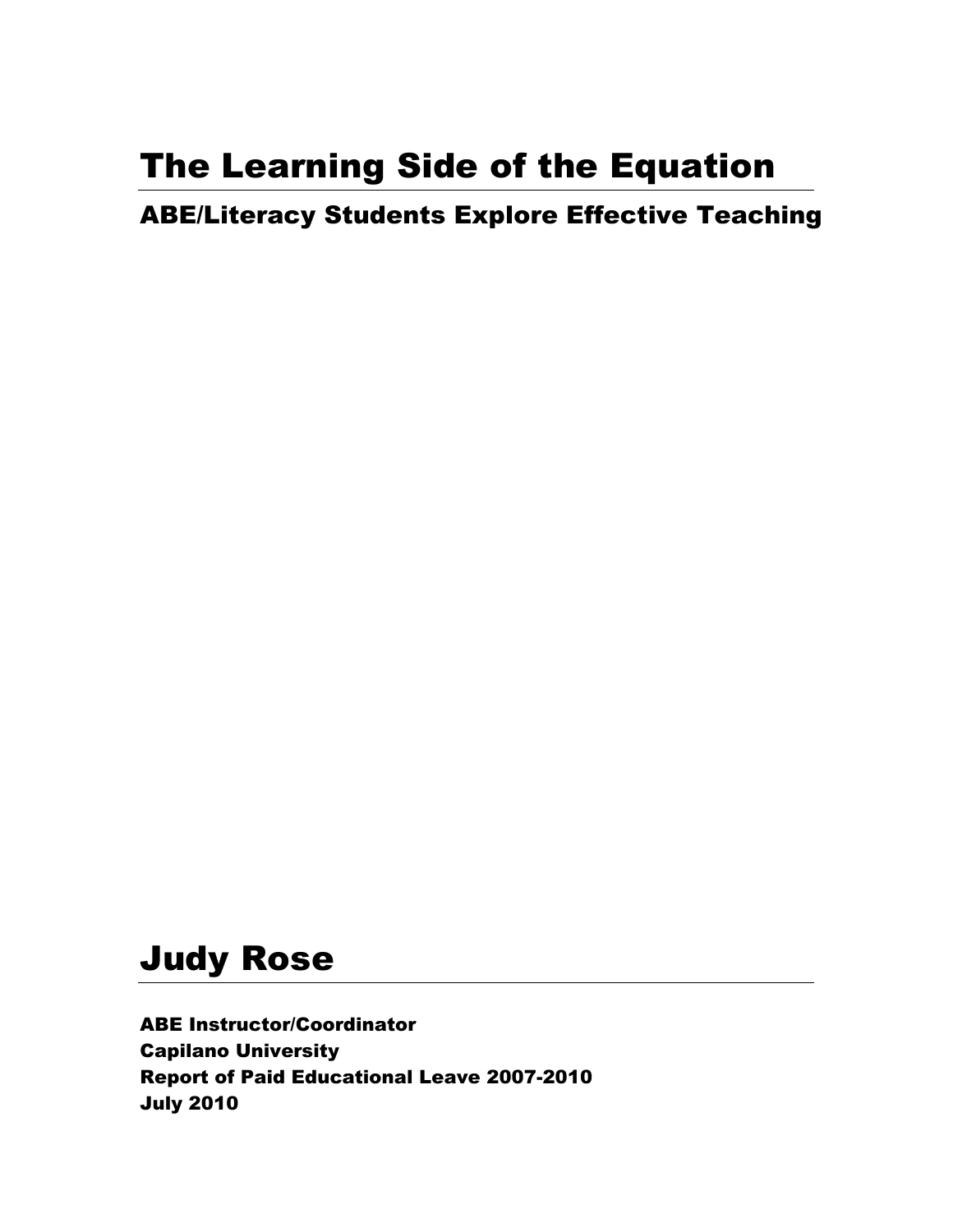# Acknowledgements

I have come to understand, during my time of completing this project, that stories are a powerful means to promote change. I was initially attracted to the plan of interviews. However, I have come to realize that this plan was more challenging than I had originally thought. I became more self conscious as I proceeded, read and reflected and I have learned to listen actively and deeply to the voices of the people so I could begin to really hear what they were saying. To all the students and former students who were so thoughtful and willing to share their stories, you have given me new insights and knowledge. I couldn't have done it without you.

My thanks to Capilano College (now Capilano University) for funding provided through the Paid Education Leave process. I particularly appreciate that the funding granted me adequate release time to research, reflect and write. It was a wonderful opportunity and I am grateful.

My advisory committee has supported me throughout. They have always been willing to give their feedback and input and most importantly their encouragement to keep me from feeling "bogged down" by the process. Thanks to Evelyn Battell, Marina Niks, Diana Twiss, Betsy Alkenbrack and Lorraine Argatoff.

Finally, I want to thank Kate Nonesuch, who edited the final version so carefully while the rest of the world was off on summer holidays.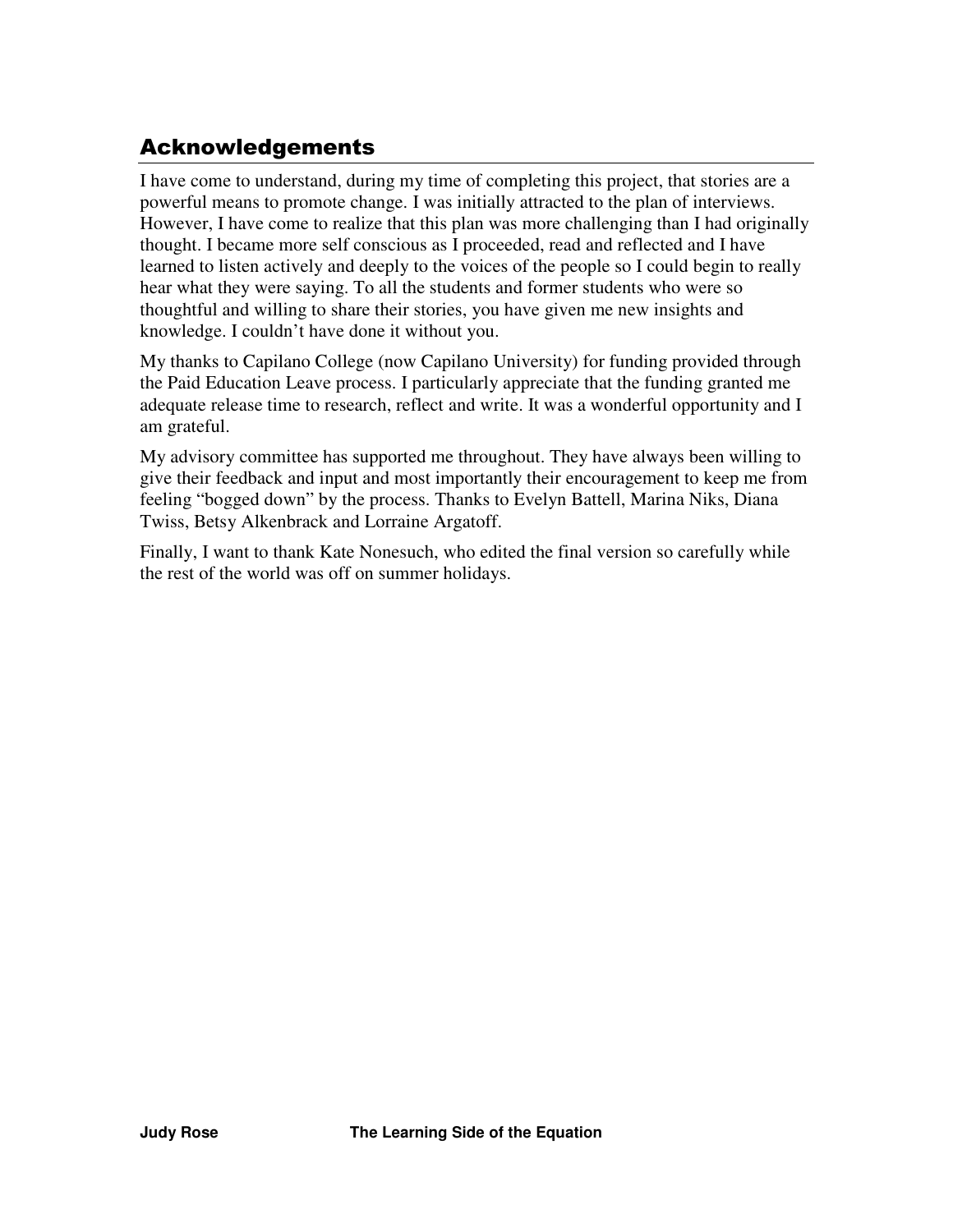# **Table of Contents**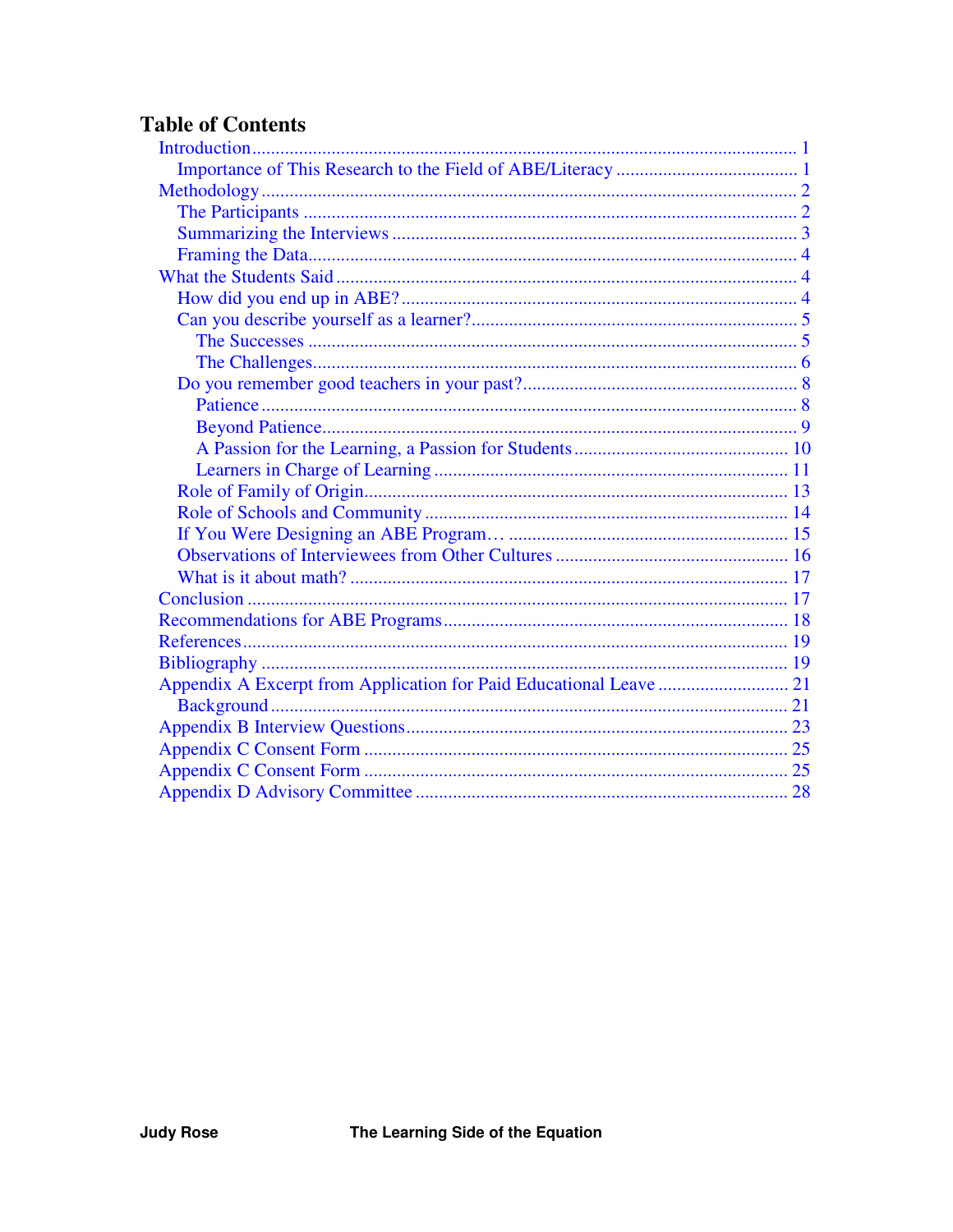# <span id="page-3-0"></span>Introduction

This document is the report of the activities of a paid education leave which began in 2007, proposed originally to be carried out half time for a period of two years. The leave was interrupted by an illness and recovery time in 2008 and 2009 and so the project has spanned three years instead of the originally planned two years.

As outlined in the excerpt from the application to the Paid Educational Leave Committee in 2006 (Appendix A), I proposed to do a project which emerged from a collaborative research project I had participated in between 2001 and 2004. In that research, five ABE/Literacy practitioners and three research friends undertook a participatory research project to explore in detail effective practices of experienced ABE/Literacy instructors. The description of that project is written in a document entitled *Hardwired for Hope* (Battell, Gesser, Rose, Sawyer & Twiss, 2004). Our initial plan in that project had been to include interviews with students and former students, but we were unable to do so. I wanted to return to that plan, so my proposal for education leave was to interview Capilano students to ask some of the same questions and try to gain insight into what makes an effective instructor from the students' point of view. Although this is a separate project, it is close enough in its method to complement the original work in *Hard Wired for Hope*.

### **Importance of This Research to the Field of ABE/Literacy**

The field of ABE/Literacy has grown and changed but the complexity of the situation remains. As researchers learn more about new learning strategies and isolate issues that hamper achievement, they are looking for more ways to engage in the dialogue that brings students learning success. ABE/Literacy programs, already established in post secondary institutions, provide a natural conduit to move students to post secondary participation. Effective instructors are one of the main keys to improving access to further education. We are all challenged to work together for better outcomes for students who have the courage to attempt to return to learning.

As I write this, the ABE Department at Capilano University is undergoing major changes. (When I began this project Capilano was a college and now it is a university, having changed its status in 2009.) As a department they are looking for affirmations of their work and exploring ways to create a positive learning environment for students. The Department is feeling a lot of pressure to find support for what they already do well and looking for ways to improve their practice. The community programs are involved in constant evaluation of both their students and programs to ensure continued funding. These practitioners are always looking for the input from students to support the work they do and the changes they propose to funders.

This study brings the voices of the adult ABE/literacy students to the table as policies are being examined and teaching practices are being evaluated.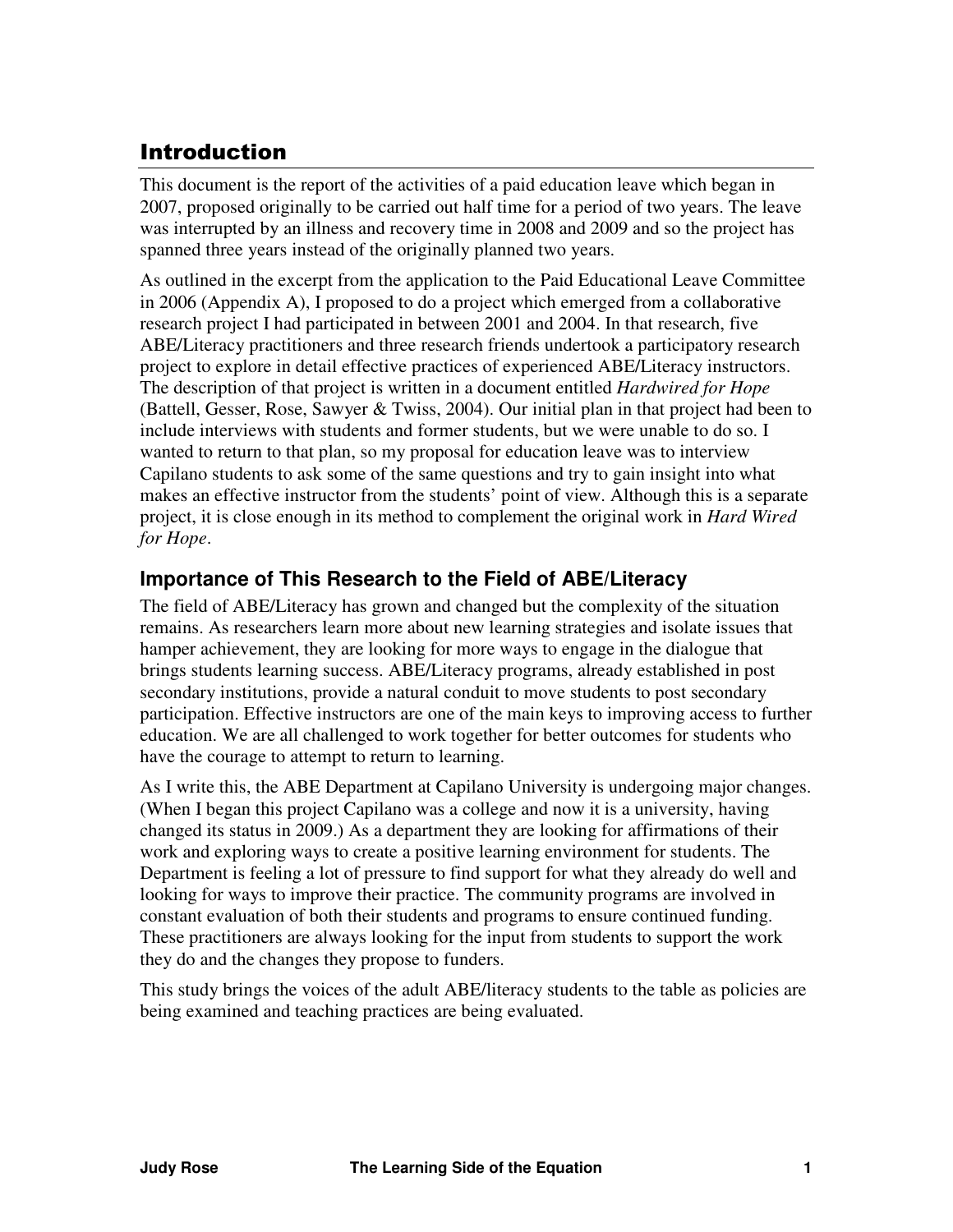# <span id="page-4-0"></span>Methodology

I designed interview questions (Appendix B) fashioned on the series of questions we used when interviewing ABE/Literacy instructors for the *Hardwired for Hope* project (Battell *et al*, 2004). Participants signed a release form (Appendix C) which outlined the project and asked for their participation and consent. Their names have been kept confidential. I applied and gained permission from the Capilano Ethics Committee to conduct the interviews.

My advisory committee (Appendix D) was made up of five members, four of whom participated in *Hardwired for Hope*. Of the five, two are faculty in the Adult Basic Education (ABE) and Community Development and Outreach (CDO) Departments at Capilano University. I communicated with them by e-mail and phone since they were in different locations and it was not practical for us to meet in person. They have been most helpful to respond to my questions about process and about small changes to the original plan for the project, although they were not directly involved in the interviewing and the summary creation.

### **The Participants**

I talked to many Capilano College employees and students in ABE and community programs about my work and invited participants to talk about their ABE/Literacy experience. Some instructors helped by talking to students about my project and asking if they were willing to participate in the interviews. Squamish instructors in particular arranged for me to interview several students in both ABE and community programs. I was able to print a list of past students from the ABE database but it proved personally too challenging to phone them and attempt to make contact that way.

I decided I could work successfully with those who were curious about the research and with whom I had some acquaintance previously through my teaching or coordination or who were introduced through their instructors. I talked to potential interviewees about our research so far and how I was hoping to add to the knowledge base by asking students about their experiences. I stressed that I wanted people who felt they had something to say about the topic. Instructors want to improve their practice and it is valuable to have input from students in a detailed way.

I gave out the consent form which had a synopsis of the research so far, we talked on the phone to set up a time and place to interview and I gave them the questions to think about beforehand. I invited people to talk to me after some reflection about the topic of effective instruction. The cross section of students provided a range of responses since some had been highly successful in their educational pursuits after their early time in ABE/Literacy classes and others were still struggling with both learning issues and life problems.

I proceeded with the interviews as outlined in the proposal. Each interview took about an hour in my office at Capilano University in North Vancouver, or in the community, or in the student's workplace, or in a park, or anywhere we could arrange to meet that would work for uninterrupted interview time. I had some trouble with background noise in the outdoor locations but generally the recorder picked up the conversation adequately.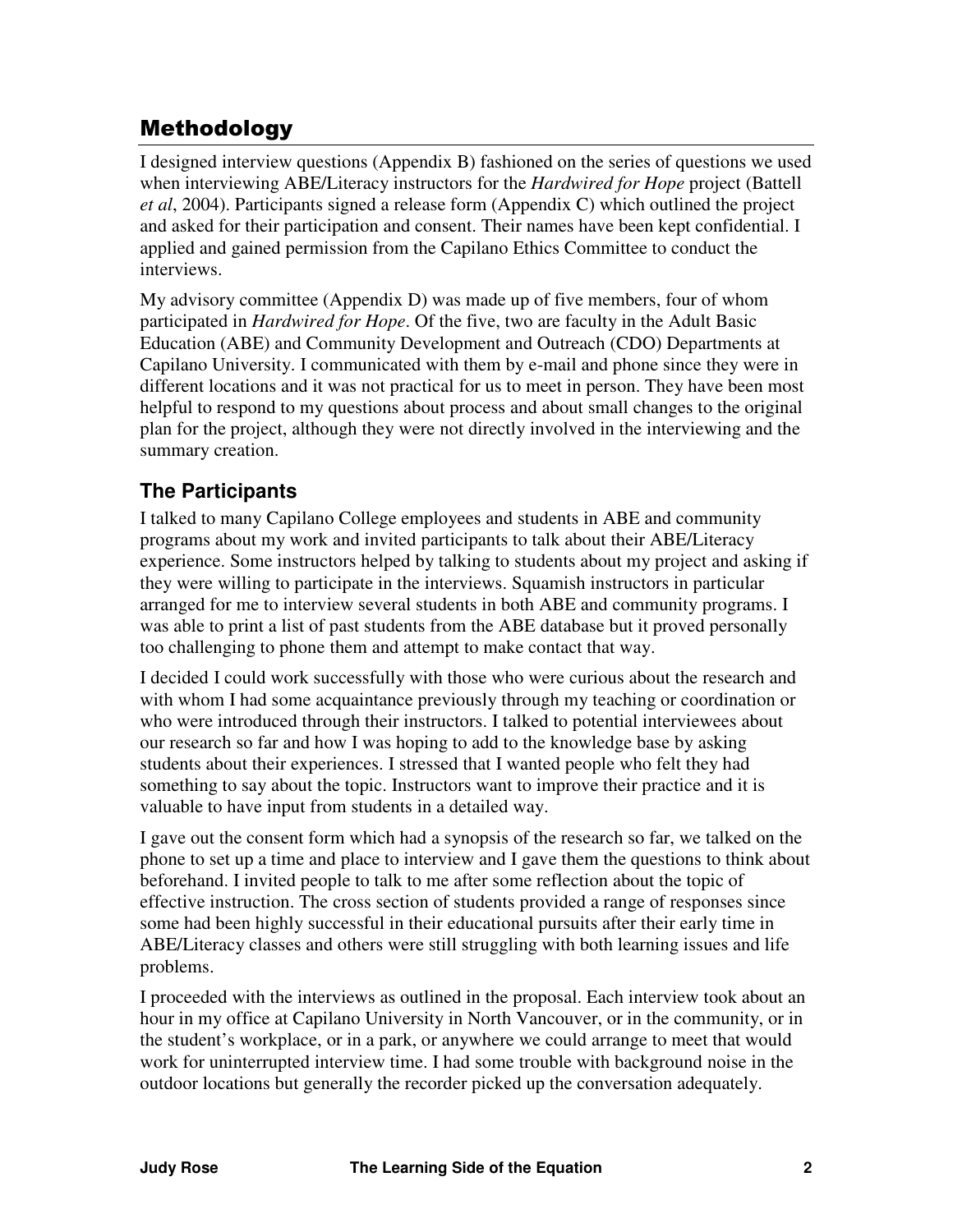<span id="page-5-0"></span>When I had interviewed 12 people I could begin to observe patterns in their responses. As well, the interviews and summary process were taking much more time than I had anticipated. My advisory committee approved cutting the number of interviews to a more manageable size and I continued to set up interviews. In the end I used quotes from a total of 20 people, eight of whom came from community literacy programs and twelve from ABE programs and beyond. Some were highly successful learners and others were making very slow progress for a variety of reasons. Generally, the literacy level learners are more likely to experience multiple barriers to learning while the people who are achieving success at the higher levels of ABE are able to cope with more formal demands of the traditional institutional setting. Wherever the interviewees appeared on that continuum of educational achievement, it was their interest in my project and their ability to reflect on their own observations of their learning that was what was so valuable.

### **Summarizing the Interviews**

I tried to make the summaries of our conversations promptly because that helped me remember details more accurately. I tried to maintain the students' tone by using their words and turns of phrase as much as possible in their descriptions in the summary. I was frustrated sometimes when I had not asked to have some point clarified and had let the conversation just continue past a really interesting comment. Effective interviewing is something I have yet to master and I found I had to pay careful attention to listen actively enough. I e-mailed the draft summaries to interviewees and asked for changes, made the changes and sent them a final version, which was the one I used to establish the themes.

In the consent form I outlined that students would be anonymous in the report. Being able to speak without being identified appeared to relax people more and helped them think more freely and candidly. In writing this report I have identified the quotes I took from the summaries which are the exact words or paraphrase of the interviewees by giving a pseudonym for the student and the date of the interview, to comply with the permission agreements which they signed before we started.

In the summer of 2008, I had an accident and was not able to fully return to work until May of 2009. In the fall term of 2009, I decided to take the interviews in a slightly different direction to support the instructors of the two main departments where I was working. The Advisory Committee agreed with this proposed change. I interviewed three individual students from community-based English language programs with the focus on questions two, three and four from the interview questions. These involved describing individual ways of learning and effective teachers in the past and present. I also talked to a family literacy group in the community of Squamish using the same three main questions to stimulate conversation. I polled two groups of 15 to 18 ABE English students who were participating in a paced class as they neared the end of their first semester. The two groups commented on their response to working in a paced environment and how that matched their learning. They also made some thoughtful suggestions about improving ABE programs since a number of the students were also involved in taking other ABE classes. The results from the two larger groups of ABE English students made me realize how much easier it is for people to talk openly in an individual interview. They wrote comments and we talked informally as they did the written questions, but the results of the individual interviews provided much richer data.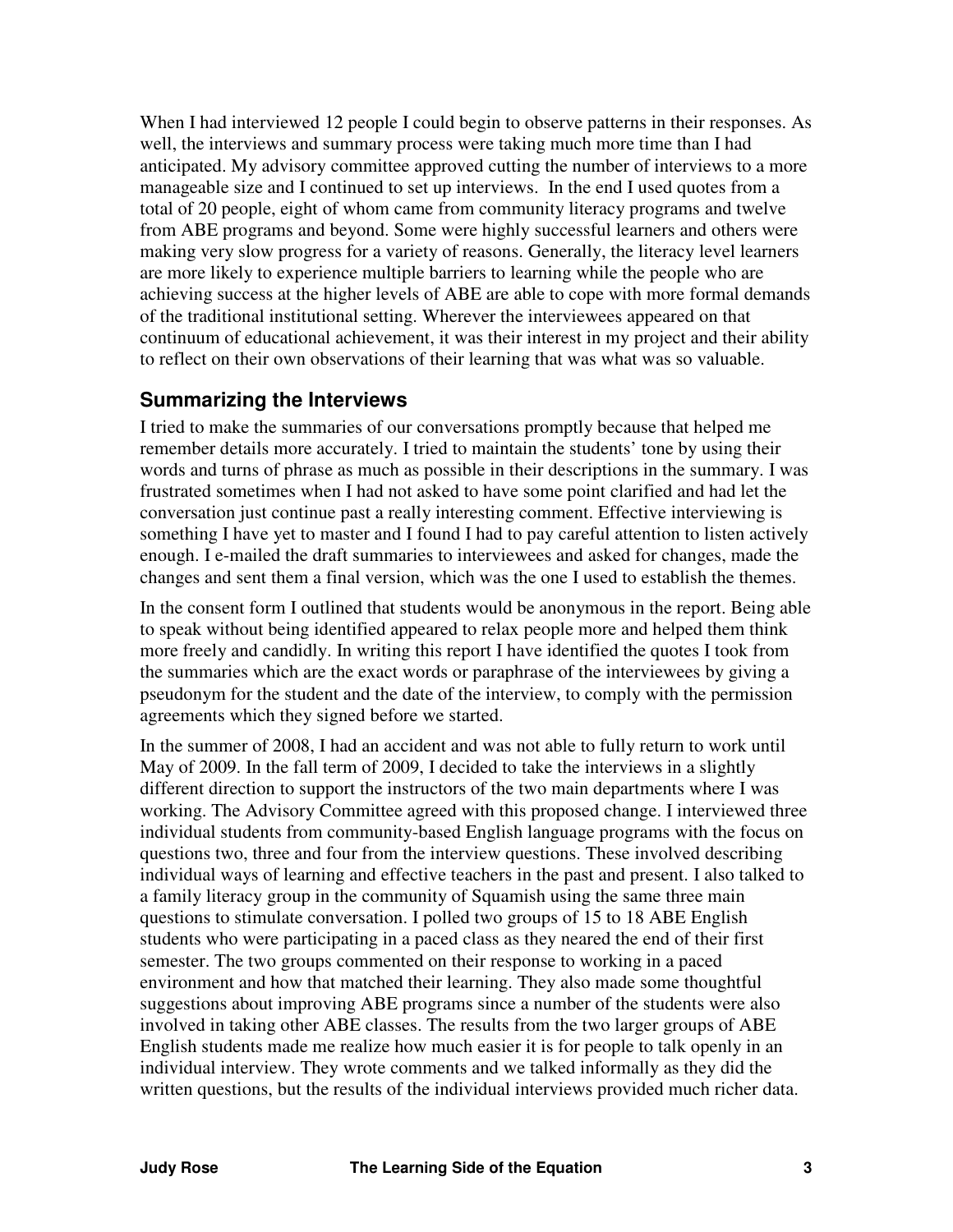<span id="page-6-0"></span>The two stages of the sets of interviews yielded some different results. The greatest difference was between native English speakers and immigrants who have an ESL background. I have summarized the themes from their interviews separately. Some themes emerged that are valuable to traditional ABE/Literacy programs because of the differences in responses to the same interview questions and the insights gained, as we begin to see more second language students entering ABE/Literacy programs.

### **Framing the Data**

The interview questions provided an organizational framework for the data. Some people responded in greater detail to one question or another. However, through the sequence of questions their particular stories emerged. Again, the questions provided the themes by suggesting topics mentioned by students. I highlighted these in the interview summaries and then grouped them under headings and categories.

I read relevant research as I worked through this project and it was exciting to keep abreast of the latest information on good teaching practices for learners. A bibliography is provided at the end of this report, in which I have listed the sources that support some of the findings of the interviews. It is not meant to be an exhaustive list but may be helpful to those who are interested in reading further.

# What the Students Said

There were a total of six main questions originally, with sub-points under each one to possibly develop in the interview. It became clear that four of the six questions were the key ones and I ended up not using the two questions about adult learning and situational learning. I have used the four main questions, with expanded themes for each one, as a framework for my discussion of the findings: How did you end up in ABE? Can you describe yourself as a learner? Do you remember good teachers in your past? If you were designing an ABE program what would you do to make it work for adult students?

### **How did you end up in ABE?**

ABE isn't known by the public… particularly by those who haven't finished school as a means to graduate. Also, most people don't realize that the cost to take ABE classes is so minimal that anyone can afford to complete school (Nancy, May 2008).

Most students ended up in ABE while they were planning to be somewhere else. It seemed to be a means to an end. Sometimes people didn't even know the ABE program option existed while they were out in the larger world of work or dependence on social assistance or unemployment benefits. "My son was born in 1986 and I was living on welfare. There were things I wanted to buy him and I couldn't. I didn't want to live like this anymore and I needed an education to get a good job" (Lynn, May 2008). For some it was after an injury which left them unable to do the work that they had been doing and not qualified enough to get another course/job etc. One student described his secure job at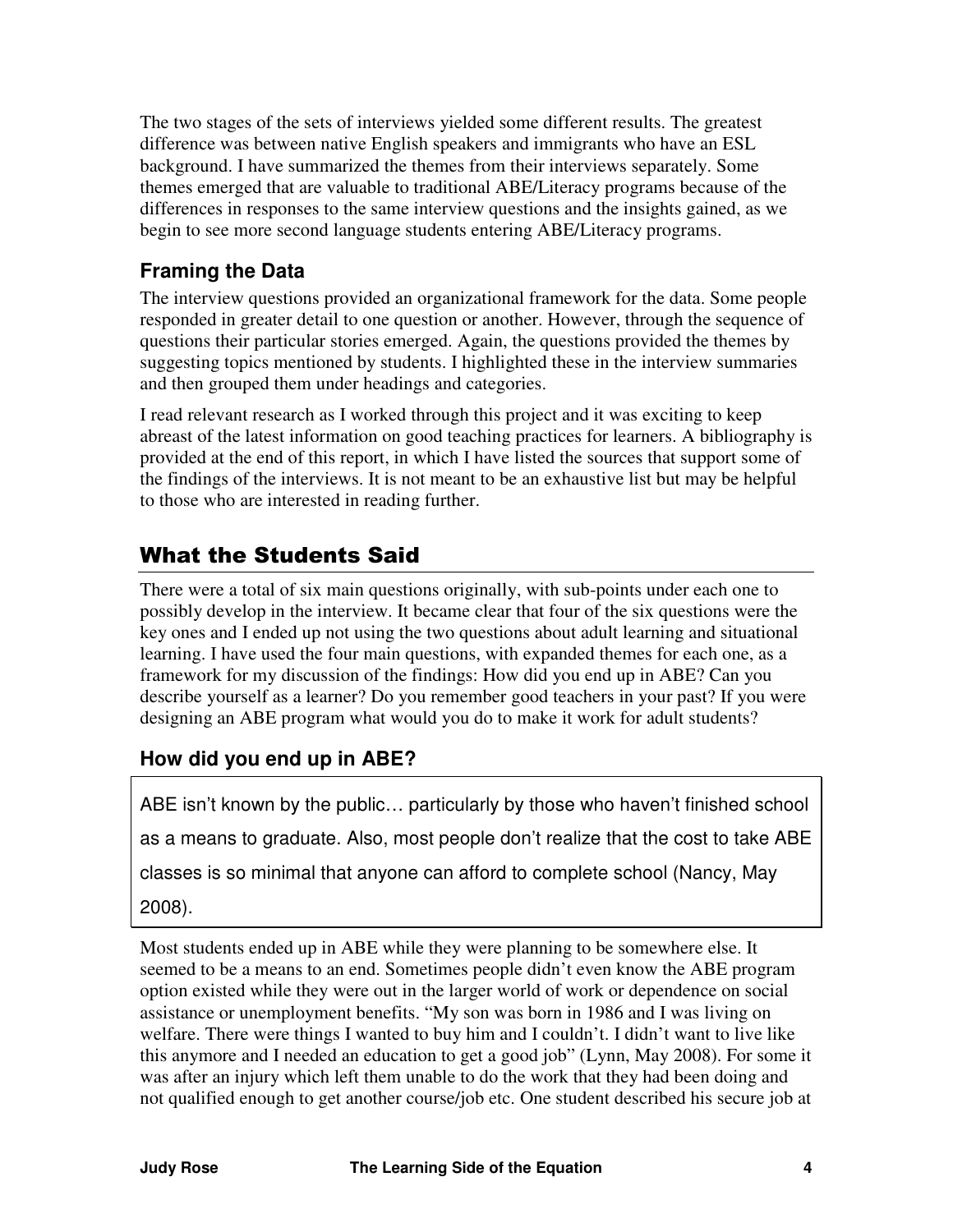<span id="page-7-0"></span>the post office where "employees were not treated well and after a back injury, I became fed up with the work and the thought of still being there when I was forty" (Dick, April 2008). For others, life took a turn and they decided to make a change. "Last August I came to the college to ask about a GED test date and I ended up coming back to school instead" (Nancy, May 2008). One student came to ABE English after a serious mental illness because, "it was good to have the chance to get my brain working in a different way and to stop obsessing over my illness" (Sam, June 2008).

Sometimes settling in this country took some time and when someone felt more settled and secure, it was time to think about doing the upgrading. For others it was about having children old enough to be responsible for themselves and freeing up the main caregiver enough for time to study. "When Emma was 8, I went to school fulltime to get the sciences I needed" (Carol, May 2008). Some wanted to help their families by studying. "I think my sons passed grade 11 math because of the help I was able to give them after taking ABE math" (Pam, May 2008).

In a number of cases students ended up in ABE having stumbled upon it. Students consider ABE a "well kept secret." They talked about their plans and then described how they chose or were directed to take ABE first to get the skills and confidence they needed to carry on with those plans. However, sometimes they failed first and then discovered the "second chance" of an ABE environment through friends or family members or counselors or advisors.

### **Can you describe yourself as a learner?**

"My learning style is like many Aboriginal people; I like to observe first" (Dick,

April 2008).

Everyone interviewed was able to talk about their learning in a clear, articulate way. They had insights into what made them successful and what hampered their learning.

#### **The Successes**

Some people were very confident about their ability to learn, particularly when it was coupled with motivation and opportunity. "I knew that I knew how to learn so I knew I would be successful at school.... I have always been self taught. I can do lots of practical things" (Dick, April. 2008).

Some had developed learning strategies to survive as adult students with a variety of responsibilities and commitments.

I worked out the system…I just charged through and even though things in the textbook are interesting and there is a temptation to delve into details, I learned to just figure out what I had to do and get on with it and not go beyond the level of detail required. I had to learn to manage my learning so that I made progress. I must not dally. I am going to streamline it (Carol, May 2008).

For others it was about facing fears. One student spoke of his post secondary English class: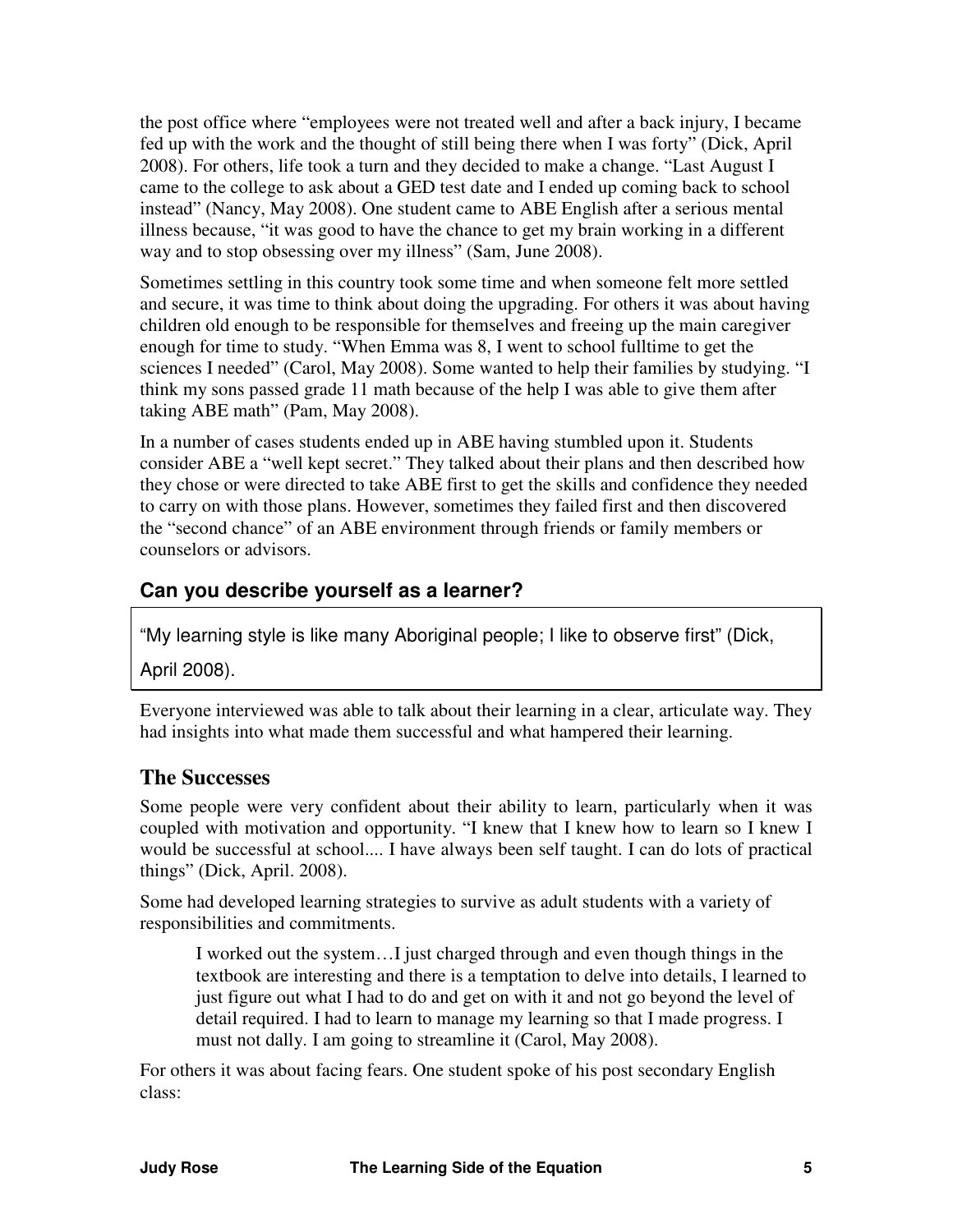<span id="page-8-0"></span>I was scared to death, but I kept passing and I knew by the end of the first month I was going to be okay. It was about overcoming fear because this is what I loved to do. I would have had a hard time had I not been in ABE before" (Eric, April 2008).

For a number of people, reading was important for their quality of life. They reported reading for information and pleasure and were able to be self taught or learn informally in the years when they had stayed away from schools. Math, on the other hand, did not generate the same level of confident response. Few said they liked math or felt confident about their mathematical ability. Most of the responses were like the one summed up by one student: "I love to read but I hate math" (Eric, April 2008).

Several people described the importance of their relationship with the teacher as a critical element of their ability to learn effectively. "I have been through school and I hated it…teachers had one way of doing things and that was it" (Terri, November 2009). Another person outlined what a difference it makes for her to have a teacher who is relaxed in class:

I learn better when someone is friendly, someone you don't think of as a teacher…the more comfortable you are the more you want to learn and to come to school every day… If you are not comfortable you are not going to learn and you are not going to go (Laura, November 2009).

One student described how her learning improved as she became a teenager and learned to negotiate the system:

I knew I needed extra help, but I didn't know how to get it until I got high school and had a voice. When I hit thirteen or fourteen, I became very verbal and that was important. When people become adults they know these things (Jane, November 2009).

### **The Challenges**

Some people referred to themselves as not having flourished in their early schooling because of undiagnosed learning issues. This is how they are able to explain the mysteries and frustrations of their memories of low early school achievement. Learning disabilities have become more widely recognized and diagnosed in recent years. However, when the interviewees were first in school their learning differences may well have been misunderstood or overlooked by teachers. One student described her early years at school:

I think I had learning issues that weren't picked up at a young age. I need things mapped out for me and straightforward instructions. I am easily confused if I get too much information at one time. I remember being in geography class and not understanding how the kids all knew what colours to use on their maps when I didn't (Marie, November 2007).

Diagnosing learning disabilities in the adult population is usually more difficult than in children. However, it seems really important to acknowledge the way people's attitudes toward learning is altered by their level of success in early schooling. Research into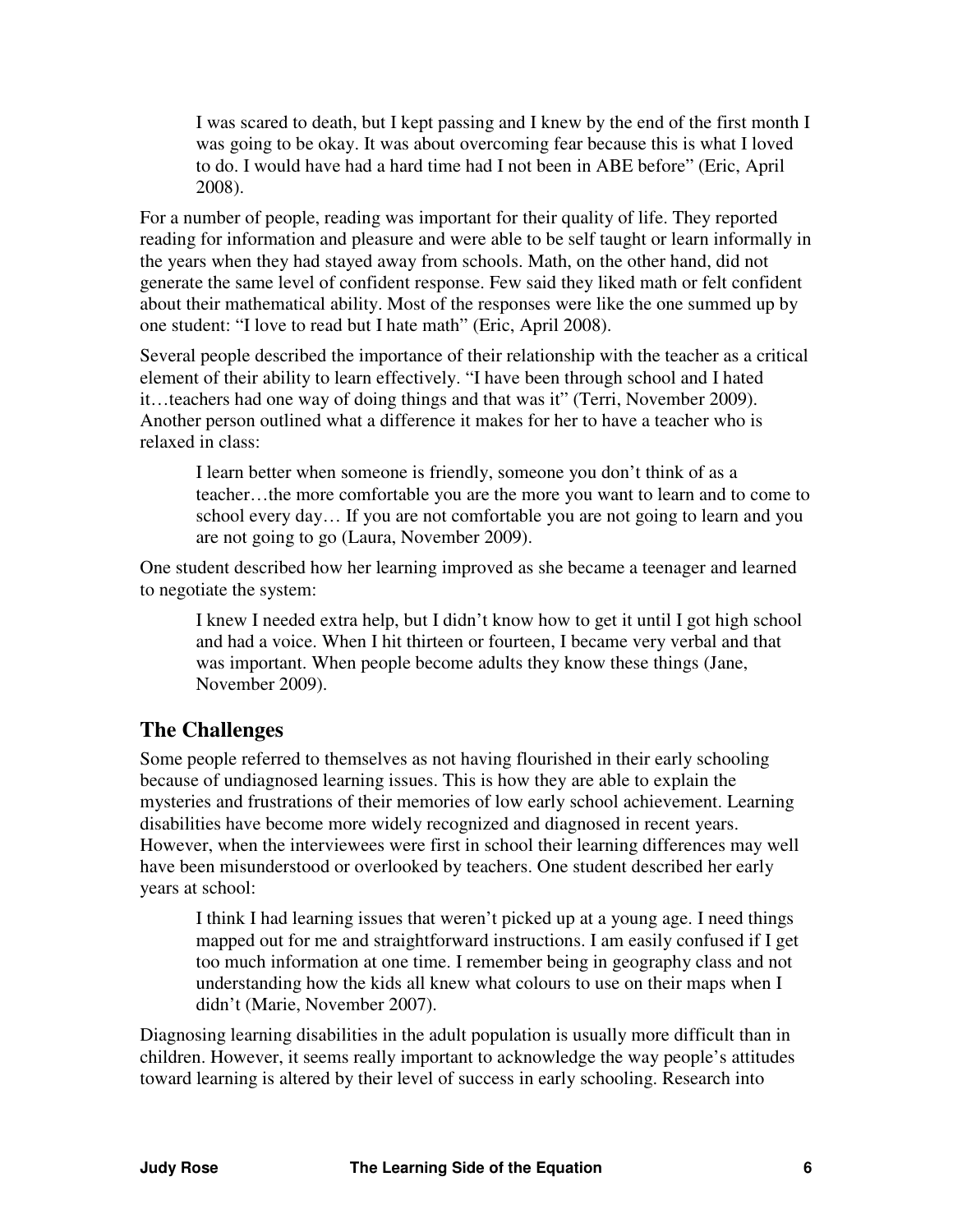brain-based learning may, in the future, help teachers improve their practice with early intervention with ways to reach students who learn differently (Mitchell, 2010).

Learning as an older adult requires self awareness and some patience. Some people described that transition:

- My memory is not what it used to be and I have to do a lot of reviewing for each math test and exam (Lynn, May 2008).
- I do a lot of things to help develop my brain and try to improve my memory (Pam, May 2008).
- Now that I am older I find that I don't retain things as easily (Paul, June 2008).
- I need to take notes, answer questions while I read...I need to be more active in my learning (Harry, June 2008).

There was also reference to balancing learning with life and some of the choices people made:

I took some time off because I was getting to the point that some of my personal life was getting in the way of my studies. Whatever I was learning I was studying but nothing was staying in my head and nothing was coming out. I started to know how it feels to be a computer that's frozen…no matter how hard you try it won't work. In order to make that room to learn you lose some of your long-term memories (Paul, June 2009).

Illness and medication can make a huge difference to how people process learning challenges. "At first I took only one English class so I could get to sit through the class to try to get my mind off what I obsess over and it was really good to get my brain working in a different way" (Sam, June 2008). Sam went on to say:

I take medication to be able to sleep and it knocks me out for 10 to 12 hours every night and I can't get along with less. I am working the doctor to take less medication but he says if I take less the balance may be thrown off and the symptoms may come back. I still deal with the symptoms but they are not as severe (Sam, June 2008).

For students who deal with mental or physical health issues, their path to recovery may involve trying to get back to learning a number of times in a number of different ways. The opportunity to have a flexible, welcoming learning situation is very important to their being the best they can be and working toward goals, even if it is slow going.

Some people talked about the ways that their early life had presented roadblocks to learning. They could now see, looking back on their youth, that social and emotional issues played a large part in their ability to succeed at school. "When I was leaving school at 17 I thought only about survival, but by the time I reached 29 I was much more interested in learning and valued the experience" (Dick, April 2008).

On the other hand, sometimes people gave up an education path and changed their course because it was just too much work. That choice is also a way that students learn to alter their priorities and to put their lives into perspective and establish achievable goals.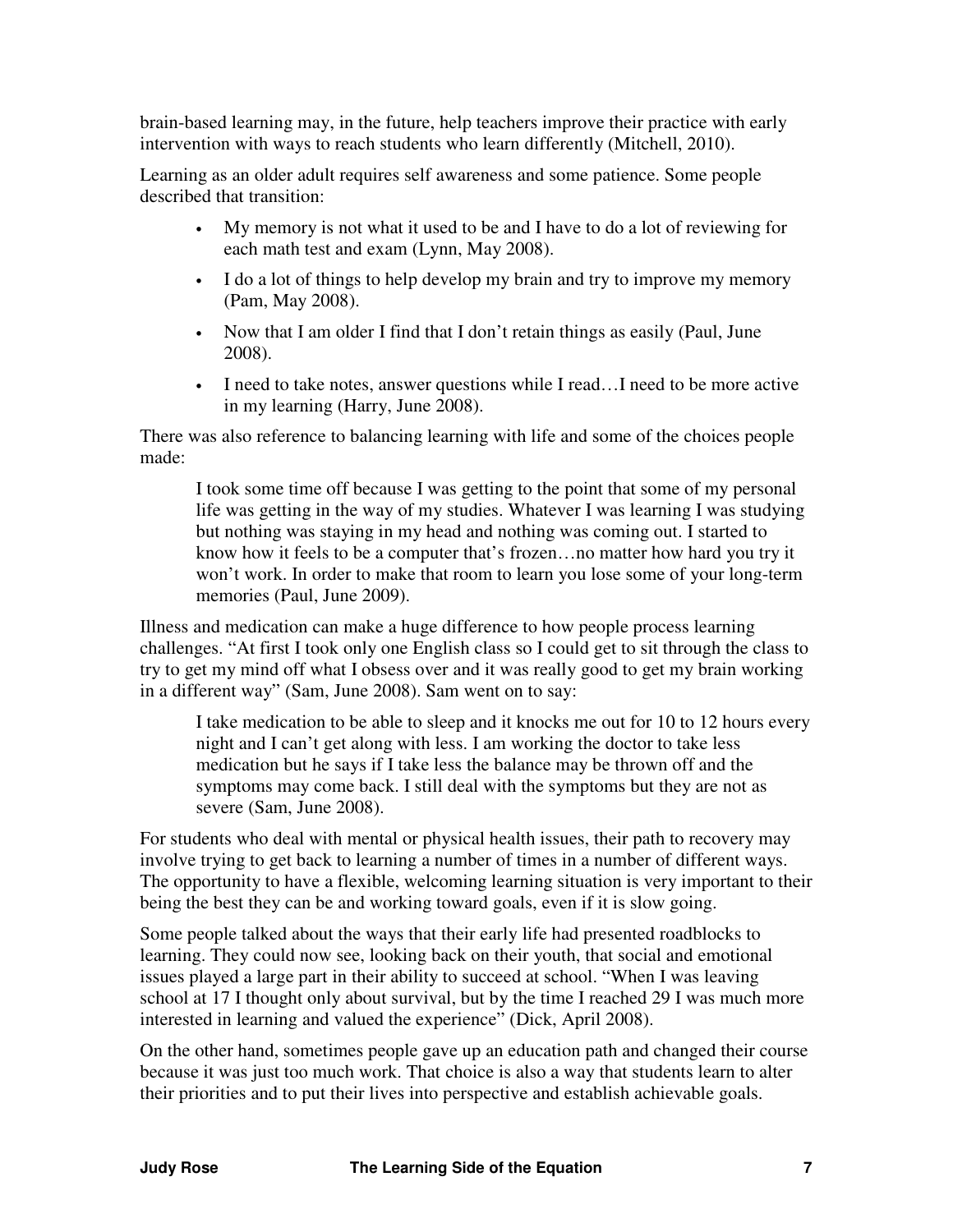### <span id="page-10-0"></span>**Do you remember good teachers in your past?**

From the interviews there seems to be a strong positive relationship between an effective teacher and building of confidence in learning. The attachment to that memory is long lasting and the emotional aspects stay with people. "I still remember details of that classroom because my teacher was amazing" (Terri, November 2009). The damaging effects of negative experiences are also lasting. Interviewees reported strong negative feelings about being embarrassed, angered or frustrated or being shamed or left out during their early years at school. "My grade 8 teacher made me feel stupid and I hated him for that" (Eric , April 2008). Another student commented on his early years in school: "I was told at a very young age that I wouldn't make much of myself so I said 'screw you' and have succeeded at everything I did" (Dick, April 2008). While students gave their attention to the details of effective teachers of their past they often had to remind themselves of the unhappy memories at the same time. It is as if the positive memories conjured up the negative simultaneously.

### **Patience**

"I had some bad memories of teachers who had no patience" (Jane, Nov.2009).

Almost everyone named patience as the overriding characteristic they valued in a good teacher. According to a compilation of dictionary definitions, patience is a quality that allows a person to stay calm and maintain interest, not get annoyed or upset, be persistent, be tolerant, stay with the learner when things are not going as well as expected and to persevere when faced with difficulties. Clearly people praised the ABE experience. "We are lucky to have such patient teachers because it takes a lot of courage to come back to school" (Pam, May 2008).

More than one student mentioned the powerful memory of the instructor sitting beside him and talking him gently through the learning situation while they worked side by side. "She just sat down beside me and we went through the math and for me everything she explained to me I learned" (Eric, April 2008). The side-by-side aspect of teaching was remembered by students as an effective strategy that promoted concentration and retention.

One student talked about how she has honed her skills of patience since she started helping people during her childhood. After working with two fetal alcohol students in a kindergarten, she described how her positive attitude, tone of voice and really careful listening means she is "making headway" (Lynn, May 2009) with them. The staff compliments her on how well things are going.

Patience appears to be an almost spiritual quality balanced against our modern education world of quick fixes, condensed courses, just-in-time learning, budget cuts, accelerated programs, etc. Is it a reaction to this fast pacing that made all of these students talk about how they valued patience in their teachers? Do they want patience in all areas of education, or mostly for the initial return to learning? Judging from interviews with students who started in ABE but have been successful in post secondary, it would seem that ABE is like an incubation time for some students. They come back to school remembering negative past experiences when teachers didn't take time with them, or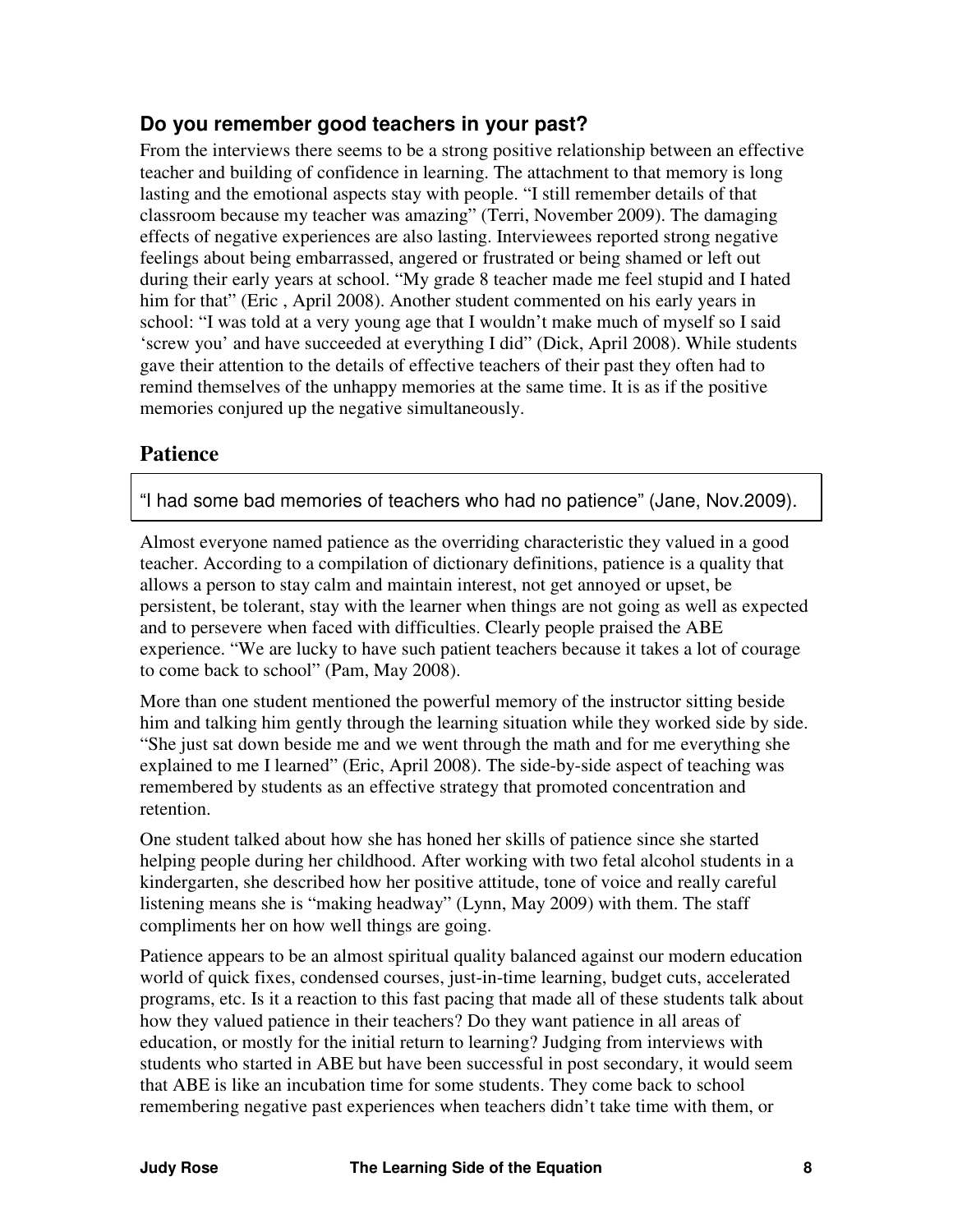<span id="page-11-0"></span>weren't thoughtful and careful enough. If instructors welcome students into ABE classes and don't show what they describe as patience, those students who are so vulnerable will be more apt to disappear once again, voting with their feet and registering another failure. As one student said, "People who had trouble in high school, quit for a reason" (Harry, June 2008).

### **Beyond Patience**

She explains the math over and over again and she never complains. She talks

me through a question and starts at the place where I start to go wrong. I

appreciate her going right to the place where my problems start (Don, May

2008).

On the other hand if ABE instructors make students feel as if there is enough time available for them to establish themselves and grow with their learning, those students are more likely to move beyond thinking they need simply patience in their instructors in order to succeed. They may rename that quality in their teachers and come to understand that the umbrella term of patience hides a number of complex intentional teaching skills. Below the calm accepting exterior the students see at first, effective ABE/Literacy instructors are continually strategizing ways to move students along, evaluating understanding, challenging thought patterns and procedures, checking for indications of learning difficulties, planning the next steps and a host of other minute observations many students fail to notice. The beginning of noticing these details of teaching is an indication that the student is relaxing into the learning and developing more confidence, the key to student success.

In the interviews some students were able to articulate skills they saw in their ABE/Literacy instructors. They had enough insight to detect the intentional nature of the informal, low key classroom environment. "The ABE instructors are really outstanding because they need to have the skills to go around the room and switch thought patterns and use different skills with each individual student and they can do it so fast" ( Don, May 2008).

The same student referred to his ABE instructor in science who responds to a question with a countering question. "She is doing that to challenge me to think and to get me to explore my own possible answers. She asks just as if she doesn't know the answer immediately herself" (Don, May 2008).

Gentle humour is another way that ABE/Literacy instructors help students move along. One student described an instructor joking with her. "She will say she will be back in a minute to answer my question and then I figure it out myself and that is what she wanted all along" (Pam, May 2008).

Another former ABE student described how the instructors gave easy assignments first to encourage students: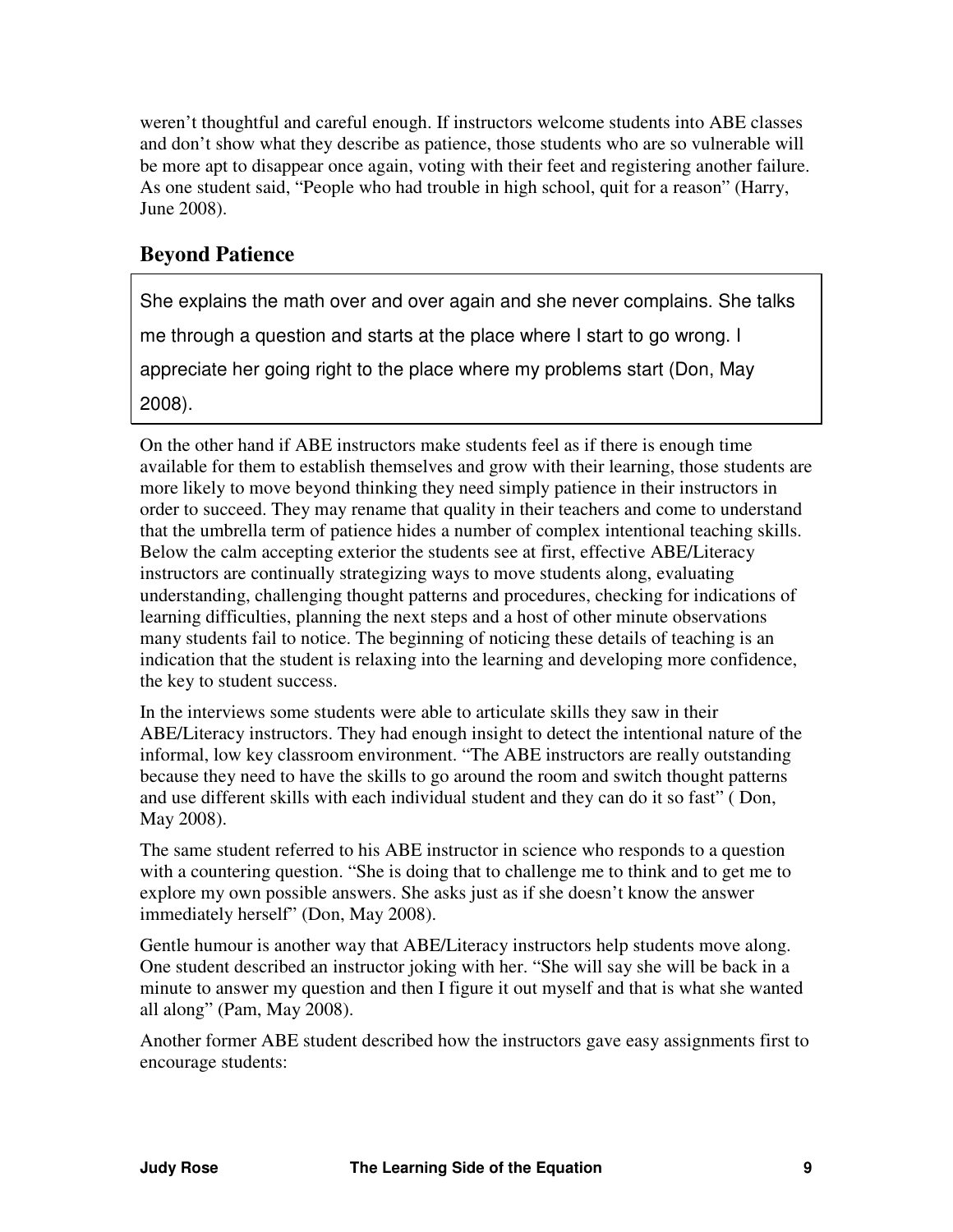<span id="page-12-0"></span>Then after the baby steps it got gradually more difficult. It was important to have teachers who gave me goals, encouraged me to move on to greater opportunities and not stop short of my potential. I ended up getting the academic achievement award that year. If I had gone straight to university, I don't think I would have done as well (Dick, April 2008).

When students feel welcome they will be more likely to develop a strong positive emotional tie to their instructors and to the learning. The whole purpose is to build confidence in learning. The first encounters with returning to learning are very important so the early literacy instructors and support staff at an institution need to be very skilled and flexible to keep those vulnerable learners attached to the learning situation. In *After Her Brain Broke* (2010), Susan Inman gives an account of her daughter returning to learning as she recovered from years battling a mental disorder. The drop-in learning centre and self-paced GED course at Vancouver Community College was where she spent four years "with a lot of support from patient teachers recovering her ability to learn" (p.153). Such miraculous changes often take time, skill, and support to have a positive outcome.

### **A Passion for the Learning, a Passion for Students**

I remember details from my grade two class because my teacher was amazing. He was the first one who read a novel to us, Witches by Roal Dahl. He was the one who was responsible for my love of reading because he transformed that classroom into the place it was. Now I have just read that book to my son in grade one and he just loved it too (Laura, November 2009).

When former ABE/Literacy students described ideal instructors they wanted people who "care about the students" and who "were not just there for the paycheque." One student described her ABE instructor as someone who "obviously enjoys her job" (Pam, May2008). They had no time for indifferent, "burned out" teachers who lacked interest in the students. Their teachers played a very important role in their memories of learning. Students talked about teachers who were content experts with a certain respect and deference. However, it wasn't that teachers needed to be subject experts; it was more important that they be able to read the needs of their students and to adjust the teaching so that everyone felt they had an equal chance at learning. Good teachers cared enough about their students to make the learning environment work for everyone, not just the mainstream students. Teachers who can inspire with their ability to communicate with students created clear cherished memories.

Many students spoke of the emotional climate in a classroom and of the effect that had on learning for them. Some talked of the happy memories associated with relaxing fun and humour in the past. "He was so funny and every day we laughed. It made learning so easy" (Terri, November 2009).

 An effective teacher makes a huge difference. I see it with my kids. They remember and talk about their good teachers for a long time afterwards. When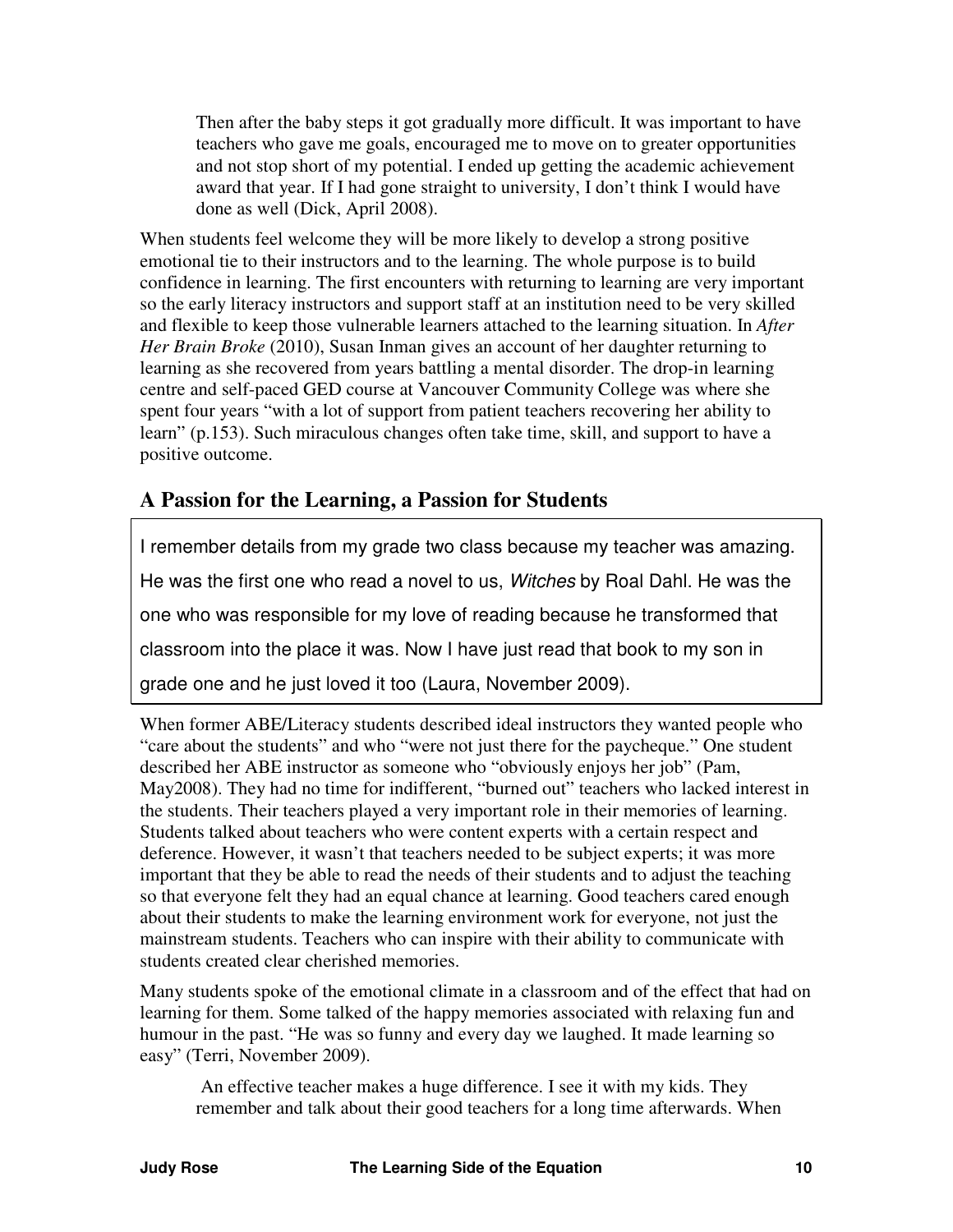<span id="page-13-0"></span>they have a poor or mediocre teacher though, it really gets them down. Boredom sets in, especially for boys, and it is harder for them to enjoy school (Pam, May 2008).

Teachers in the past who were strict or who had high expectations were mostly admired and supported even if their demands meant that people had to work harder than usual or sometimes failed a course. There was a kind of respect for knowledgeable, skilled teachers that ran as an undercurrent in the interviews. One student commented that he understood the position of harsh teachers because he tended to be "a lazy student and put things off to the end and ask for extensions. I know that if you give students an inch they will try to take a mile, always trying to push for more" (Harry, June 2008). For many students, a strict teacher seemed to represent a caring structured learning environment where high quality learning could take place. One person observed that a disorganized teacher was a real problem for some students because they get frustrated when they can't learn in an orderly way and that "travels through the class" (Harry, June 2008). One student remembered the science instructors who were "harsh but compassionate. They were clear that you had to do this work and I thought they were really good at what they did" (Carol, May 2008). When students referred to good teachers, they wanted them to be "fair" and "consistent" and "respectful," not to "single people out" and never "betray their trust."

One student spoke of her experience of teachers losing their passion as they near retirement so that "it wrecks it for everybody" (Laura, November 2009). Some people burn out in teaching. Another commented that when teachers have no interest in what they are doing they should not be in the job any longer.

### **Learners in Charge of Learning**

All the teachers in ABE were good because my motivation was up and I was

rekindled with my interest in learning (Paul, June 2008).

A number of the students interviewed held beliefs about their own learning and about the environment in which they did their best work. The instructors were part of that environment, but the students also were clear that the more they understood about their own learning the more they could negotiate their success. They commented on changes in themselves that brought them success in learning. One student talked about her feelings of vulnerability:

I always feel confident when I am speaking if I feel that I am in a place where I am comfortable and feel I am being treated fairly. I would never be able to say any of this if I felt uncomfortable. It is okay to not get something if I feel comfortable (Jane, November 2009).

Another interviewee talked about two earlier unsuccessful attempts to go back to school when she wasn't ready. She still had all the "embarrassed feelings" about having failed. "It left a nasty negative mark. It was better to quit than to fail" (Marie, November 2007).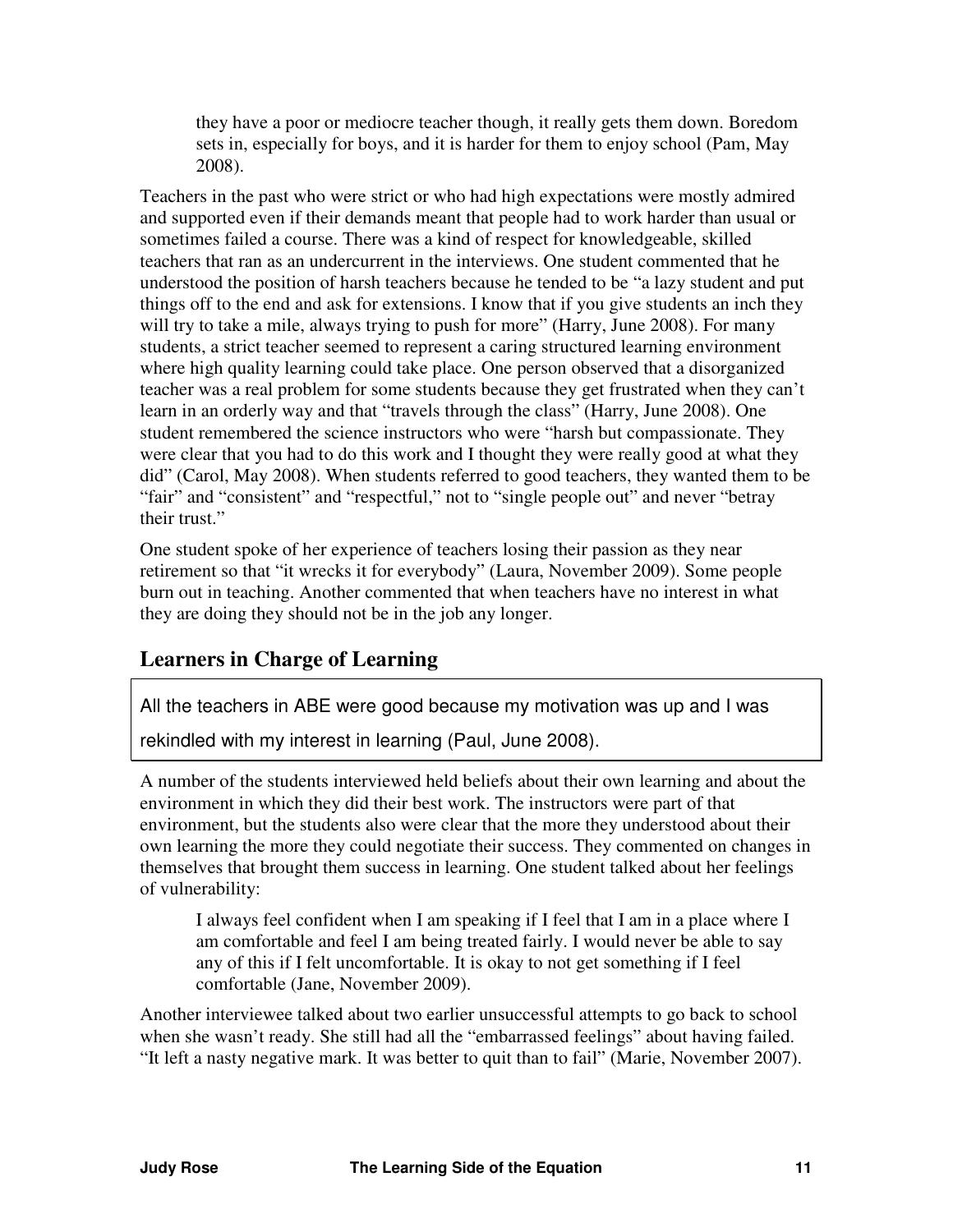One student said she had learned to read the system in doing ABE science. "I had to learn to manage my learning so that I made progress" (Carol, May 2008). For many students it was about adjusting standards down from highly competitive to a realistic level which took some coaching from instructors. "I finally decided that passing was 60% and everything above that is just fine. I still like to get 90% though" (Nancy, May 2008).

As people reflected on their ABE experience, they commented on the importance of laying the foundation for higher learning and of gaining confidence in themselves as learners during their time in ABE. At first, the role of the instructor is critical. As learners become increasingly confident they are more willing to negotiate their learning environment and make decisions that work for them. The instructor becomes more of a content expert and a facilitator. Students come to understand that success in post secondary is not so much about the individual instructor, but about negotiation, hard work and motivation to succeed.

They also made some more informed decisions about their future plans. As one student commented, "I was going to take more sciences and math, but I decided not to continue because it was like starting all over again and it was going to be a lot more work" (Harry, June 2008). Others reflected that they would not likely have been successful if they had gone straight to post secondary without ABE. They appreciated both the specific skills and confidence building provided by the ABE environment.

For some, returning to learning was all about overcoming fear. One student described coming to ABE with a burning question, "Would these teachers look down on me, would they make me feel stupid because I am 40 and I still don't know this stuff?" (Eric, April 2008). Nobody did and he persisted, but he was very vigilant at the beginning. The same student carried on to do post secondary English and was struck by his classmates' lack of research skills:

I saw how many of those students didn't know how to write an introduction and thesis. I told the other students that they jammed that down my throat on the other side of the college (ABE) and I had no idea how important that was at the time but I learned it, thank God! These students were grade 12 graduates and I thought, "What school did you go to?" (Eric, April 2008).

Some of the people interviewed talked of overcoming their personal motivation issues. "I got discouraged, burned out doing math and had to take a term off. Then, I said I **really**  wanted this and I came back" (Eric, April 2008). One of the opportunities ABE/Literacy programs offer is to give students a chance to return to learning. This allows people to pace themselves in ways that overcome many different kinds of learning styles and barriers.

Another student described his experience with the deadlines in the Aboriginal Tourism Program:

They gave us extensions so we were able to finish but we had to ask for it. The older half of the class had kids and responsibilities and we didn't have the kind of time to use time management skills. If I go back to the college, I will do it at a slower pace to give me the results I want (Paul, May 2008).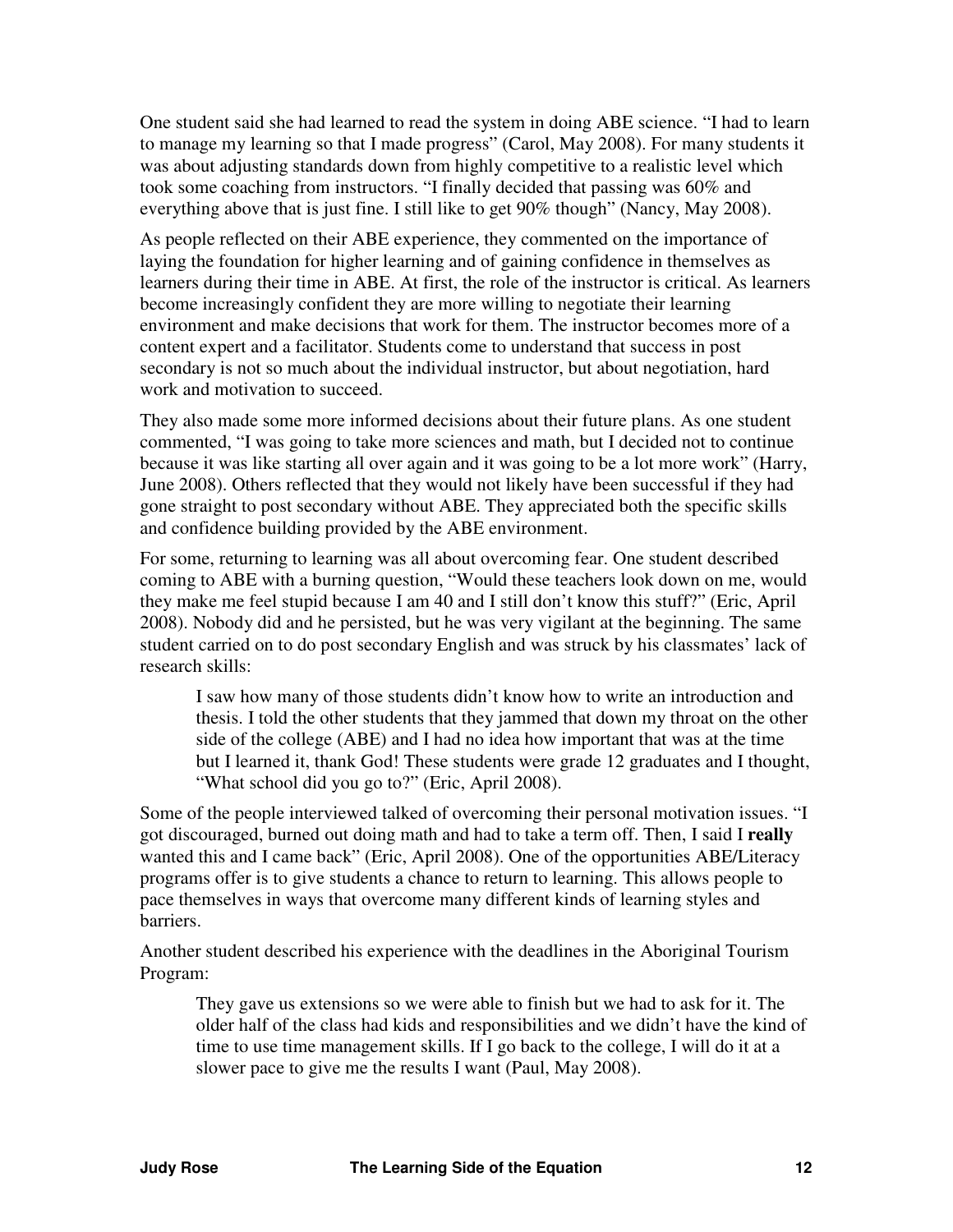<span id="page-15-0"></span>One single mother described the focus of her late night studying in her early ABE and post secondary courses:

I had no experience with the content but …I would get into "the zone" and then you develop techniques that work for you like making notes and then making notes from the notes and making glossaries. Science has so much material and you just have to master it (Carol, May 2008).

Readiness to learn also means appreciating the amount of work involved and the commitment to take it seriously even though it will take time and effort. One student recalled that he came to ABE just wanting to get his grade 12, but now as he looks back on that experience he marvels that he now has so many skills he didn't know he needed. Some young adult students in ABE programs are supported by parents who tolerate and reward a lazy attitude to learning and educational accomplishments. As one student reported, "Those parents are keeping their kids from growing up and the teachers can't do a thing about it" (Eric, April 2008).

Some students talked in a very mature way about their reasons for choosing to set their pace in learning. They understood their particular needs and were grateful to be able to negotiate a pace that worked for them. Sometimes it was the balancing act of families, jobs, cultural commitments, or physical or mental limitations. The ABE journey for them was one of growing stronger while taking the time they needed with patient, caring instructors. It was not about speed. They were clearly in charge of their learning and setting their own goals.

One student thought of himself as the consumer of ABE learning, saying that he shopped around for the best instructor match. "That is what I love about this ABE program. You can move around and find the best teacher for yourself" (Eric, April 2008). This is exactly what students do in post secondary courses.

Effective ABE instructors pay close attention to the needs of confident learners and they should. These learners can't afford to be ignored or bored or discouraged as a result of poor teaching when they are beginning a learning journey. Although it is sometimes difficult for students to be assertive, they should be encouraged to ask for the quality teaching they need to ensure they are able to learn effectively.

# **Role of Family of Origin**

"Stupid" is a word I never use in my vocabulary and I never let my children use. If there were kids visiting I would stop them if they used it and tell them that we didn't use that word in our household. For me, growing up I spent many years feeling stupid so I just took that word out of my vocabulary permanently. It is so disrespectful (Lily, November 2009).

Most people made some reference to their families when they talked about early school experiences. It was hard to separate those early school years from family ties, but students generally skimmed over their difficult past, reluctant to expose their history. In a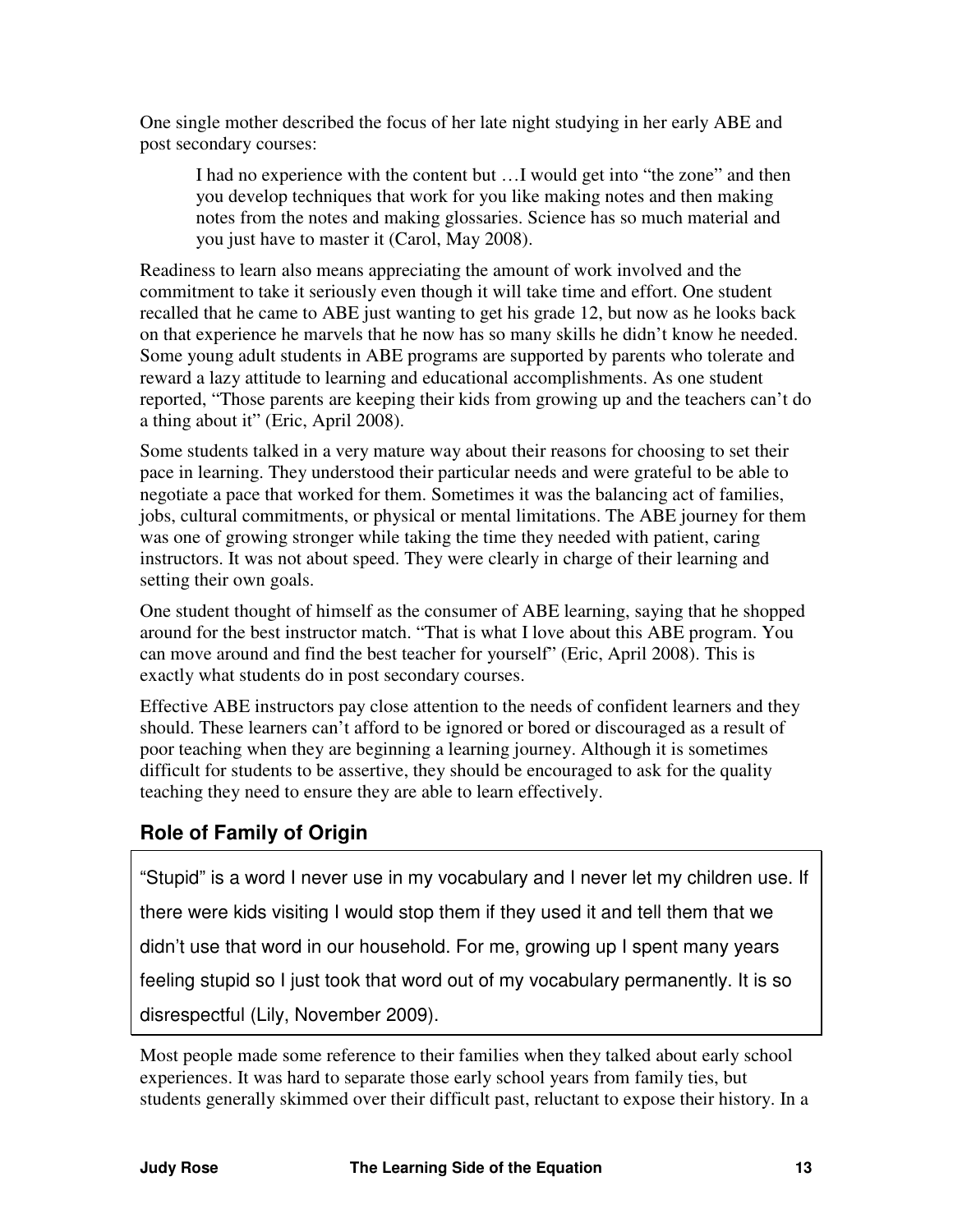<span id="page-16-0"></span>few cases they requested changes to the draft interview summaries to neutralize negative references to their families that they had been prepared to say but not to see written in the draft summaries. Some people described the limited educational opportunities of their parents to explain that they had done the best they could when they encountered the school system on behalf of their children. Some students reported the stigma of shame they operated under in families whose expectations were different from the way things had turned out. For some it was the culture of the family as students remember it from their early years. There was no culture of valuing and promoting education within families where "work was encouraged and money was encouraged but not school" (Marie, November 2007). One student described his family having "all quit school as early as they could" (Eric, April 2008). Other comments were about the family role in building confidence in children:

- I was never encouraged to carry on or given direction in that way. Even though I love biology that door was closed to me at about the second year of high school. (Carol, May 2008).
- I hadn't been nurtured to believe I could learn.(Marie, November 2007).

Mostly students interviewed were committed to raising their own children differently to avoid the mistakes they perceived in the past and make sure their own children had a better chance for success.

### **Role of Schools and Community**

When students talked about their early school time, they were more critical of a system that neglected to support their learning needs, to identify social issues as they arose, and to be flexible enough to accommodate a variety of learning needs, all from professionals who were paid to teach effectively and to support children and their families.

Students talked about the lack of options in the earlier school years. School systems that were unable to provide the supports needed in a time of need created lasting negative memories:

- I was put into the special class supposedly for more assistance when I was in grade 6. I didn't know why I was moved but because it was called the dummy class it wasn't the place where I wanted to be for my learning. I had been learning fine and nobody asked what was going on at home. If the school didn't ask they didn't have to deal with it (Dick, April 2008).
- It was either you got it or you didn't and there was no area in between. You were either in the regular class or in special education. And nobody wanted to be in special ed. It was the dummy class (Marie, November 2007).
- The teachers had one way of doing things and that was it. Everybody learns differently. It is hard for a lot of people but they just push it through (Lynn, May 2008).
- Sometimes in the school system, the principal will support the teachers and not the students, so if a student complains about teacher behavior, nothing happens. They stand up for each other. It is hard for a parent to complain too. At the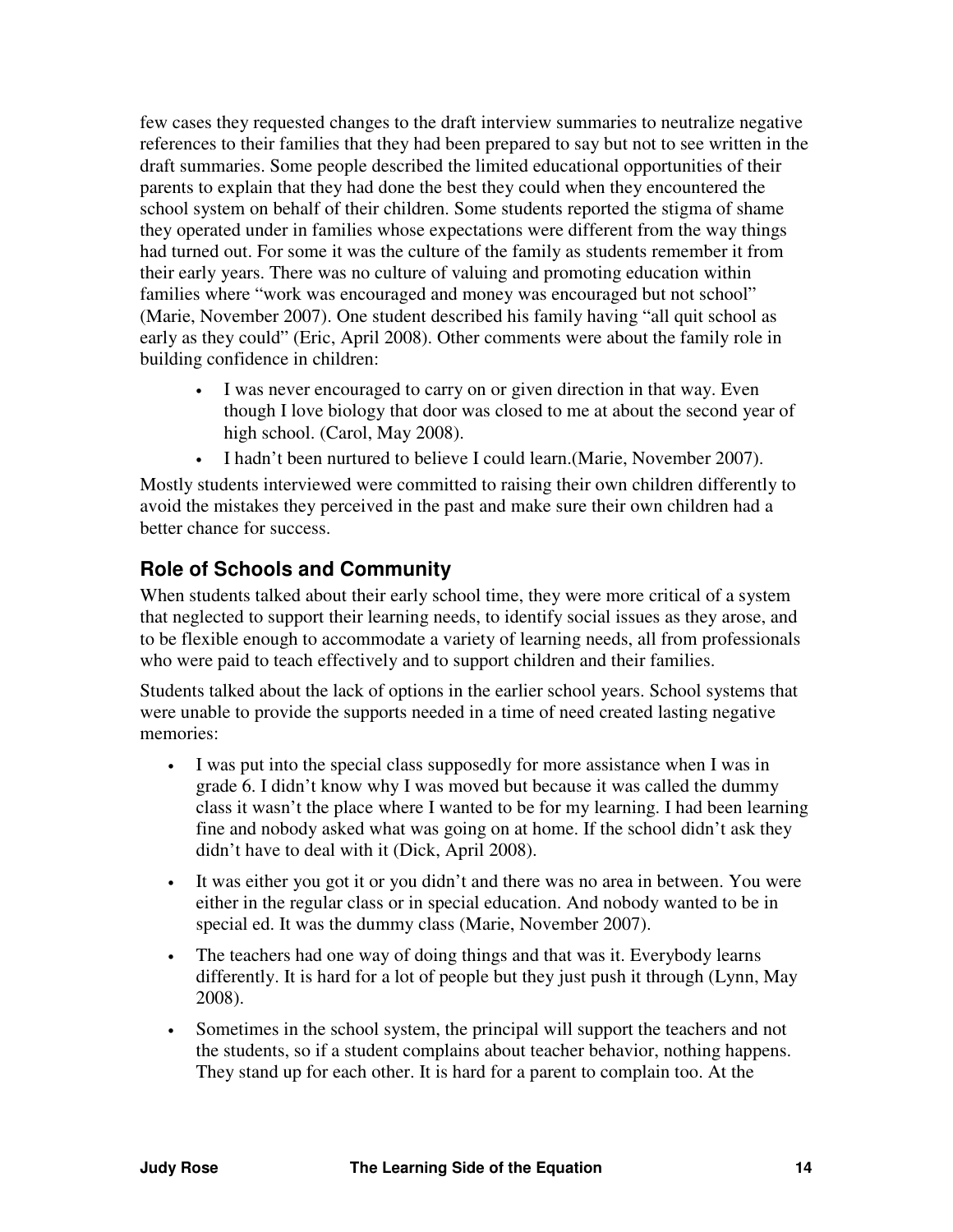secondary school PAC meetings parents are intimidated and don't easily come to attend (Lily, November 2009).

<span id="page-17-0"></span>Another student criticized the school system for "the complete waste" of counseling him into work experience program at a gas station in grades 11 and 12. "I honestly believe that putting someone into a work experience program you take away from the academic work you should be doing" (Sam, June 2008).

Some people ponder the role of the larger community in not providing support when troubled youth have left the formal school system prematurely:

There were huge areas where interventions could have really made a difference for me. I got in trouble with the law and ended up in family court and foster homes and spent some time in juvenile detention. I don't remember any therapies or help or anyone taking an interest in my learning as a way to get my life back on track (Marie, November 2007).

In the workforce, the same lack of support sometimes dogged students who needed more skills to carry on with their work. In another interview a student described her work situation and her feelings of inadequacy. "Sometimes I find that people who have been to university frown on people who have not…but they weren't applying themselves even though they had had opportunities that were not available to me" (Nancy, May 2008).

### **If You Were Designing an ABE Program…**

When asked to suggest changes that would improve ABE programs, students gave a range of responses. Everyone thought ABE was a good option for adults returning to learning, the instructors were great and some thought there was really nothing to change about it. They like the atmosphere of ABE in a college setting instead of a school because of the negative associations with the past. Tuition free status was a positive feature to give people a second chance to upgrade for post secondary. There were other very thoughtful observations.

Many had comments on teacher-paced classes as opposed to self-paced programs. Some were clear that a paced ABE program gives students a better preparation for post secondary courses, provides the structure that students need, especially for those who cannot impose their own structure and goals. As well, a paced environment motivates people because of the power of the deadlines and the group dynamic. People described the deadlines imposed by normal post secondary courses that leave no option but to get through it and they liked that format because of the surge of motivation it gave them and the feeling of accomplishment at the end of term. They thought the same pacing would help ABE students make the transition to post secondary.

On the other hand there were a number of comments regarding readiness for learning that suggested the need for a self-paced environment at least for some. One person said she had twice tried unsuccessfully to get back into school. On one occasion, even though she had funding in place and daycare provided, when she arrived ten minutes late on the first day, she couldn't go into the class because she was too embarrassed. Fragile learners need a great deal of support at first.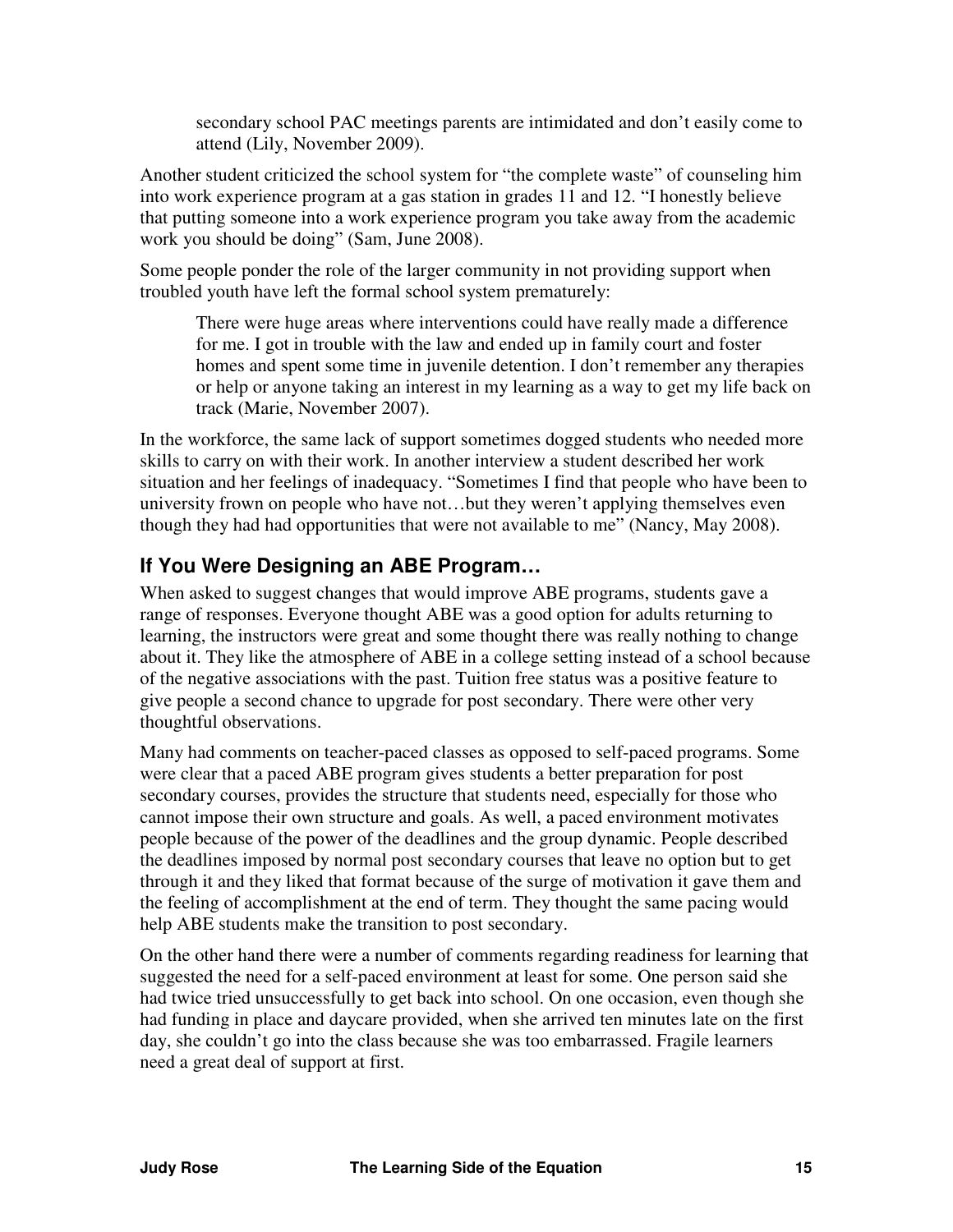<span id="page-18-0"></span>The interviews also brought to light the importance of effective orientation and supported placement. At first students are very vulnerable. As one student put it, "people without much voice, vote with their feet. It is a passive vote of displeasure" (Jane, November 2009). Suggestions included a few tasks for instructors: talking to students about their learning styles to match them with teachers, looking for the passion in students' determination to return to school, and doing orientation tours around the campus. All of these activities would help the instructors to get to know students at the beginning of the term.

Students also suggested motivational speakers to encourage students to stay in school or do the best they can. One student thought signing up for something you really want to learn about would help you tolerate the other subjects. Students also liked the idea of instructors facilitating ways to help the new students get to know each other a bit so they have a feeling of "cooperation and friendliness among themselves" (Don, May 2008).

All of these suggestions would help with student retention and success, but the end goal of course is to have students complete and move on the reach their goals. As one student said in her interview, "ABE culture is a lovely place to hang out but they have to move on" (Carol, May 2008).

#### **Observations of Interviewees from Other Cultures**

I interviewed four ESL students who participated in either community literacy programs or the Career Access Centre which is an English language and life skills program at the North Vancouver campus of Capilano University. As well, I conducted a group interview with the family literacy program, where approximately half of the students were new immigrants to Canada. When asked if they remembered effective teachers in their past, they all thought their past teachers were fine. They had no recollection of any teacher who left them with negative memories. Some told me they didn't remember any of their early teachers. Others talked about being in classes of forty kids, where "either you did it yourself or you go to a private institute or you get a tutor after school" (Jan, October 2009). She went on to say that the teachers were there to teach their subject and they "didn't pay attention to individual students" (Jan, October 2009).

Another student said:

Some of the teachers I liked better than others but either way if the teacher said something we did it without questioning it. If the teacher phones up the parents and says the kids are not obedient then the parents are upset with the kids" (Fern, November 2009).

When I asked this group of students what makes a good teacher, they responded by saying that a good teacher was someone who could be strict and would lecture the class and would correct mistakes and not let things go in order to be kind to the students. As well they were critical of a teacher who could not control the class. "If students ignore the teacher there is not enough respect for teachers" (Fern, November 2009). One student thought that a good teacher would be always fair and watch out for the shy ones who don't raise their hands but need some way to share in the class (Erica, October 2009). Another student thought a good teacher needed "to have a mission to change the students" (Erica, October 2009).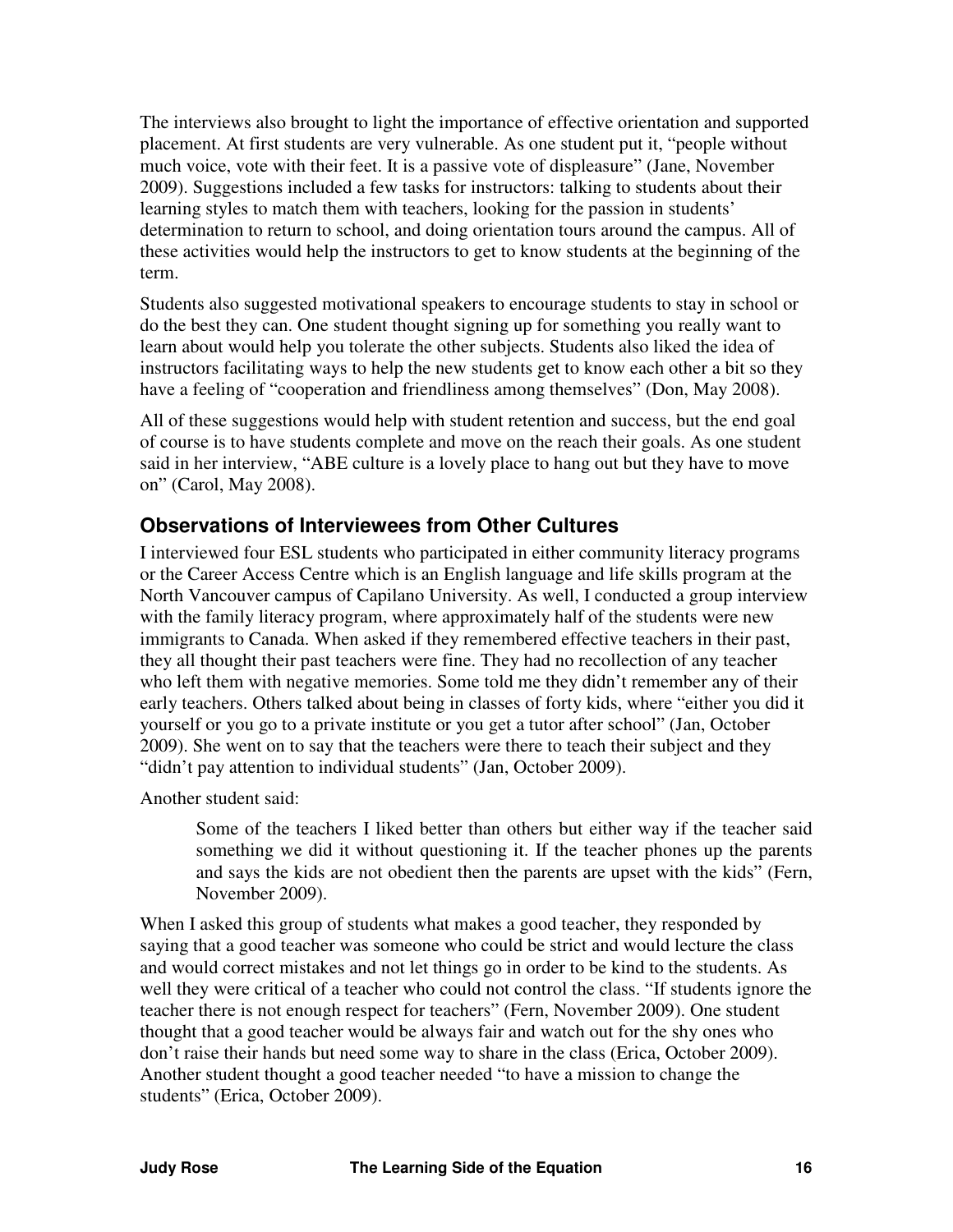<span id="page-19-0"></span>When asked about the kind of programs they would choose, they were generally interested in courses that led directly to employment or skill development to help them participate in Canadian culture. It was important to have courses subsidized or free. One student explained this well:

When new immigrants pay a lot of money to get to Canada and they have poor jobs or no jobs they don't want to pay to only learn English. More English may or may not improve their chances of getting a better job. On the other hand if they take some course that can get them a good job and the course is affordable for them I think they would be glad to take it. Their kids learn faster and the parents put up with their lives so their children can learn English and have a better life (Jan, October 2009).

This group of students seemed to see the role of teachers through quite a different lens. They were willing to make suggestions about the choice of texts, or the style of instruction but they were reluctant to criticize their previous teachers in the same way that Canadian-born students interviewed were willing and able to do with ease.

### **What is it about math?**

Through the interviews there were many references to math and almost all of them were negative. A few people said they were good at math and they liked it. However the vast majority of students singled out math as the thing they didn't enjoy, didn't do well, didn't like the teacher, didn't think it was useful, didn't care about it, didn't know why it was so important, etc. This overwhelming response might suggest a larger systemic problem with the way math is taught in the schools to create such a strong emotional response from the people interviewed. Since math is required for many post secondary programs, this represents an additional barrier for ABE/Literacy students trying to move into mainstream programs. Students come to ABE programs caught in the bind of needing a certain level of math to get to their career goals and convinced that they can't do math. Recently, the work of Kate Nonesuch (2006) in developing math teaching strategies for Literacy/ABE students is beginning to change the approach to the teaching of math for adults.

One student explained that he had a natural aptitude for English but not for math. He needed a skilled and patient instructor for math because he "had no pieces of the learning puzzle to start with." With English he didn't need as much help because he could "go home and figure it out" (Eric, April 2008).

# Conclusion

When I started this project three years ago I spoke at a conference about my intended interviews and I was surprised and affirmed to have a room full of people who were very interested in this work. I wish I could talk to them again because I have learned so much.

What stands out for me is the way the interviewees all talked of their ongoing vulnerability around learning. Effective instructors need to continue to support and encourage even when students appear to have gained confidence. With every transition, their fragile origins come back. One highly successful student told me that after he went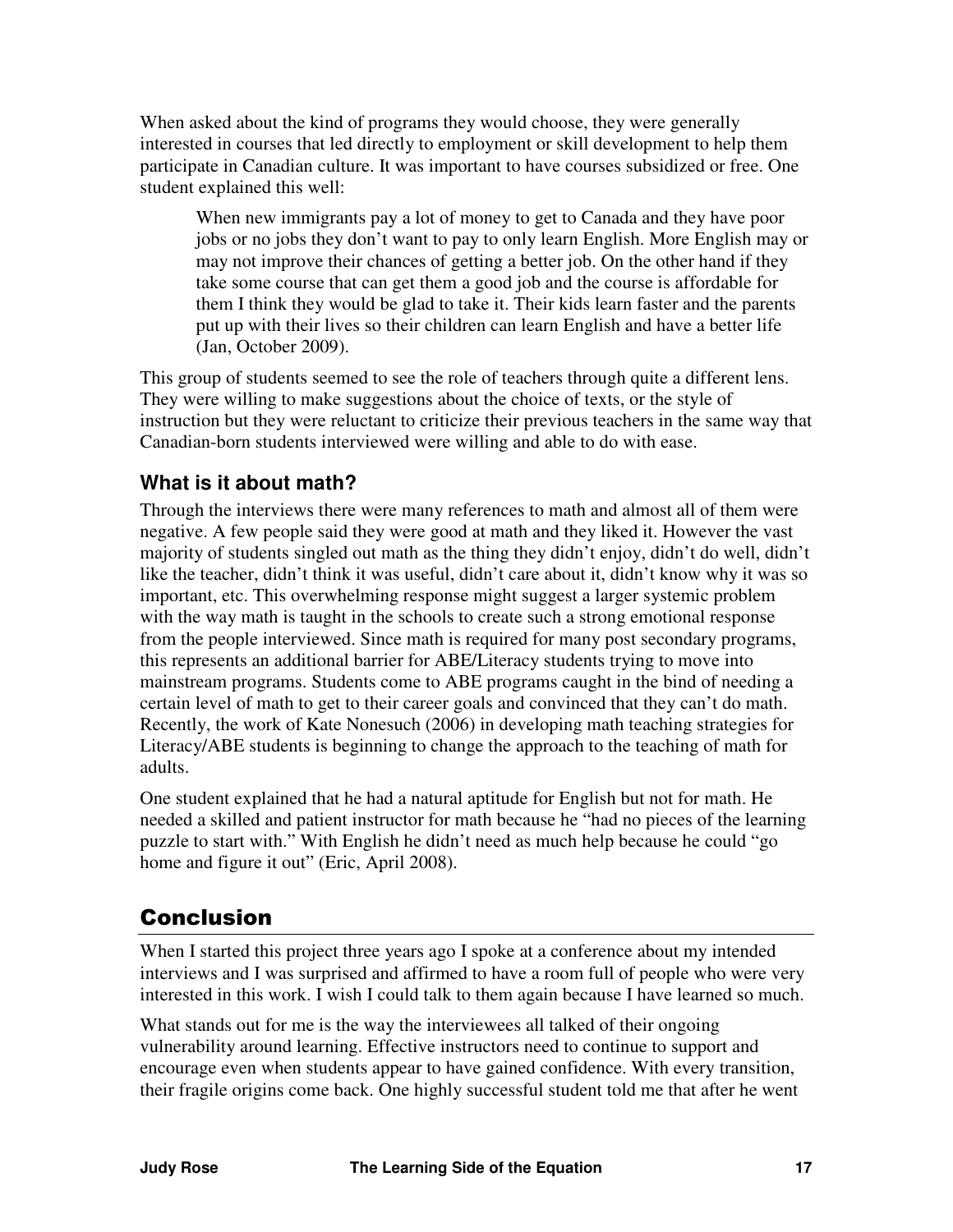<span id="page-20-0"></span>to the graduation ceremony to receive his Dogwood diploma, he finally permanently silenced that voice in the back of his head that had been telling him for years he was stupid.

These interviews confirmed the generous nature of learners. They wanted to be heard and acknowledged so that conditions might change for others and that instructors would learn from them. They seem to know that some instructors are better than others but the best way to talk about it for them was to talk about their personal learning successes.

In *Hard Wired for Hope* (Battell *et al*, 2004) the emerging themes were detailed, based on teaching philosophies and experience. These ABE student interviews represented the other side of the coin. They were more holistic, full of anecdotes, and raw with emotions. Surprisingly, the two fit together. Teaching in ABE/Literacy creates great opportunities to apply the best practices for effective results.

# Recommendations for ABE Programs

- 1. Much of the teaching in ABE/Literacy programs is done by skilled, caring, trusted instructors. ABE/Literacy instructors are in the best position to design ABE programs; in order to do this, they require support from administration, including release time for course development, professional development, input into decisions about scheduling, etc.
- 2. Promoting effective practice requires instructors to commit to ongoing maintenance and upgrading of the learning environment. ABE/Literacy programs cannot rely on forceful student input and evaluation to drive change, because, unlike students in post secondary programs, ABE students do not make strong critical statements in the usual evaluation processes.
- 3. ABE /Literacy programs need to present learning options for students. Paced classes provide an effective way for many students to have the second chance at learning. However, those not yet ready for paced classes need to receive the support and oneon-one instruction they require to begin their learning journey.
- 4. ABE/Literacy programs need to look for more ways to give recognition to students in some public way. People interviewed always mentioned an award they had received during their time in ABE; it was a very affirming experience.
- 5. ABE/Literacy programs in post secondary institutions need to orient students at the beginning of their classes to services offered to students, and then encourage the use of those services. To ensure students are welcomed in all parts of the institution, ABE instructors may need to participate in helping frontline staff understand some of their particular student issues.
- 6. ABE/Literacy instructors need the support of their department in maintaining a team building environment to support their working pace. They are responding to a huge variety of non-traditional students, a large proportion of whom have learning difficulties, a history of school failure, and financial, social, psychological and other barriers to success.
- 7. Math needs the attention of instructors to explore ways to make it work better.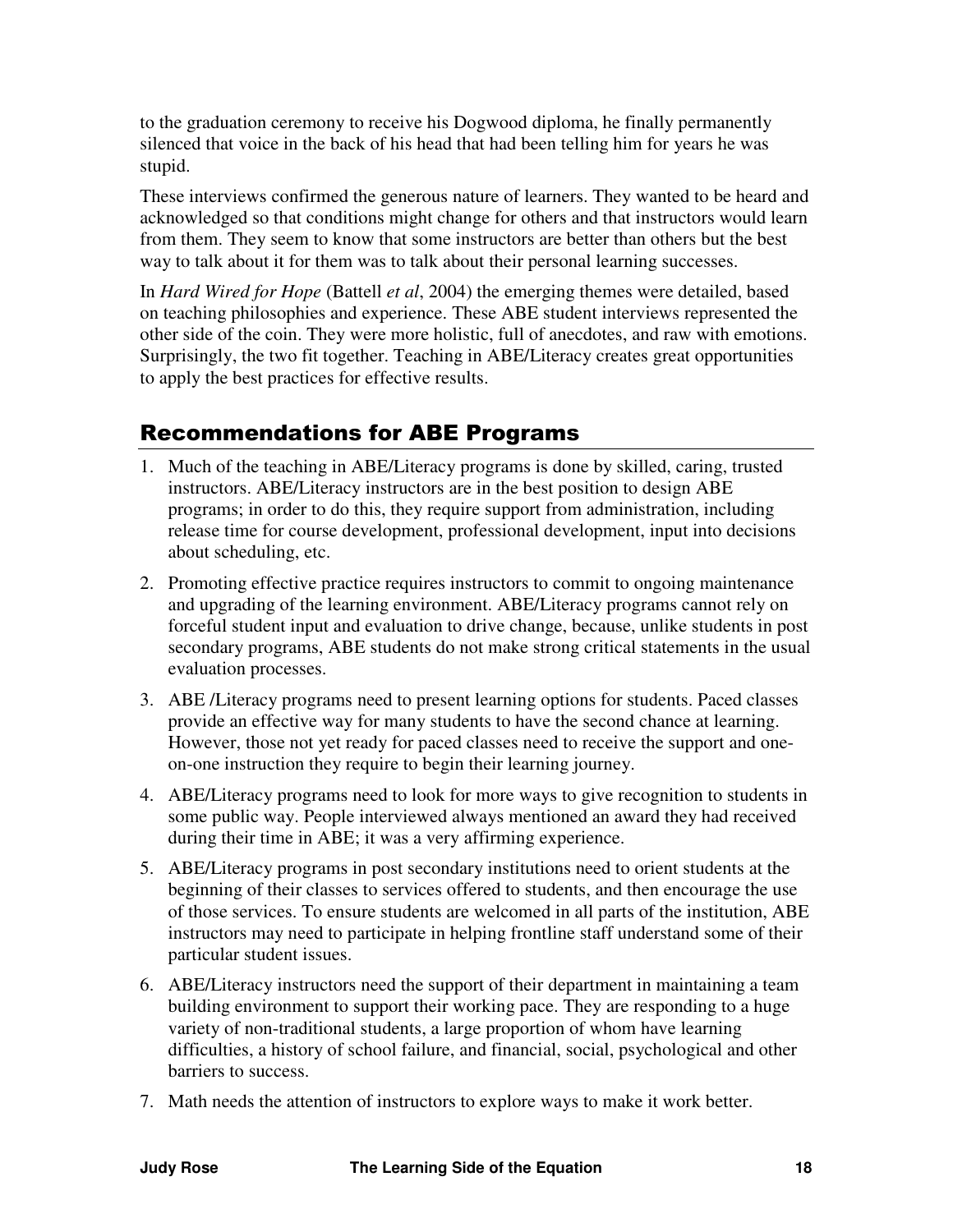<span id="page-21-0"></span>8. ABE/Literacy needs a marketing plan to promote programs and referrals within the institution. It could be a great choice for a great number of students who want to come to post secondary.

### References

- Battell, Evelyn, Gesser, Leora, Rose, Judy, Sawyer, Jan, & Twiss, Diana (2004). Hardwired for Hope. Retrieved July 28, 2010, from http://www.nald.ca/library/research/hwired/cover.htm
- Inman, Susan. (2010). *After her brain broke: Helping my daughter recover her sanity*. Dundas Ontario: Bridgeross Communications
- Mitchell, A. (2010). Learning how the brain works. *Professionally speaking: The magazine of the Ontario College of Teachers*. June 2010
- Nonesuch, Kate (2006). Changing the Way We Teach Math. Retrieved July 28, 2010, from http://www.nald.ca/library/learning/mathman/cover.htm

## **Bibliography**

The following represent a number of sources compiled during the course of this project.

- *Alanna Mitchell on neuroscience in education*. TVO. The Agenda. November 19, 2009. Retrieved July 23, 2010, from http://www.youtube.com/watch?v=yPbuJSkbzBo
- Alderson, Lucy, & Twiss, Diana. (2003). *Literacy for women on the streets*. Retrieved July 27, 2010, from http://www.nald.ca/library/research/litforwm/cover.htm
- Alkenbrack, Betsy. (2007). *Improvements... no less than heroic*. Retrieved July 27, 2010, from http://www.nald.ca/library/research/heroic/cover.htm
- Battell, Evelyn. (2001). *Naming the magic: Non-academic outcomes in basic literacy*. Retrieved July 27, 2010, from http://www.nald.ca/library/research/magic/cover.htm
- Battell, Evelyn, Gesser, Leora, Rose, Judy, Sawyer, Jan, & Twiss, Diana. (2004). *Hardwired for hope*. Retrieved July 27, 2010, from http://www.nald.ca/library/research/hwired/cover.htm
- Battell, Evelyn, Hornstein, Shayna, Horsman, Jenny, Jones, Christianna, Murphy, Judy, *et al*. (2008). *Moving research about violence and learning into practice*. Retrieved July 27, 2010, from [http://www.learningandviolence.net/changing/ElevenResearchers/ElevenResearcher](http://www.learningandviolence.net/changing/ElevenResearchers/ElevenResearchers.htm) s.htm
- Bossort, Patty, Cottingham, Bruce, & Gardner, Leslie. (1994). Learning to learn. Retrieved July 27, 2010, from http://www.nald.ca/library/research/pat/L2L/cover.htm
- Caine, Renate Nummela & Caine, Geoffrey. (1997). *Education on the edge of possibility.*  Alexandria, Va.: Association for Supervision & Curriculum Development
- Doidge, Norman. (2007). *The brain that changes itself*. New York: Viking Penguin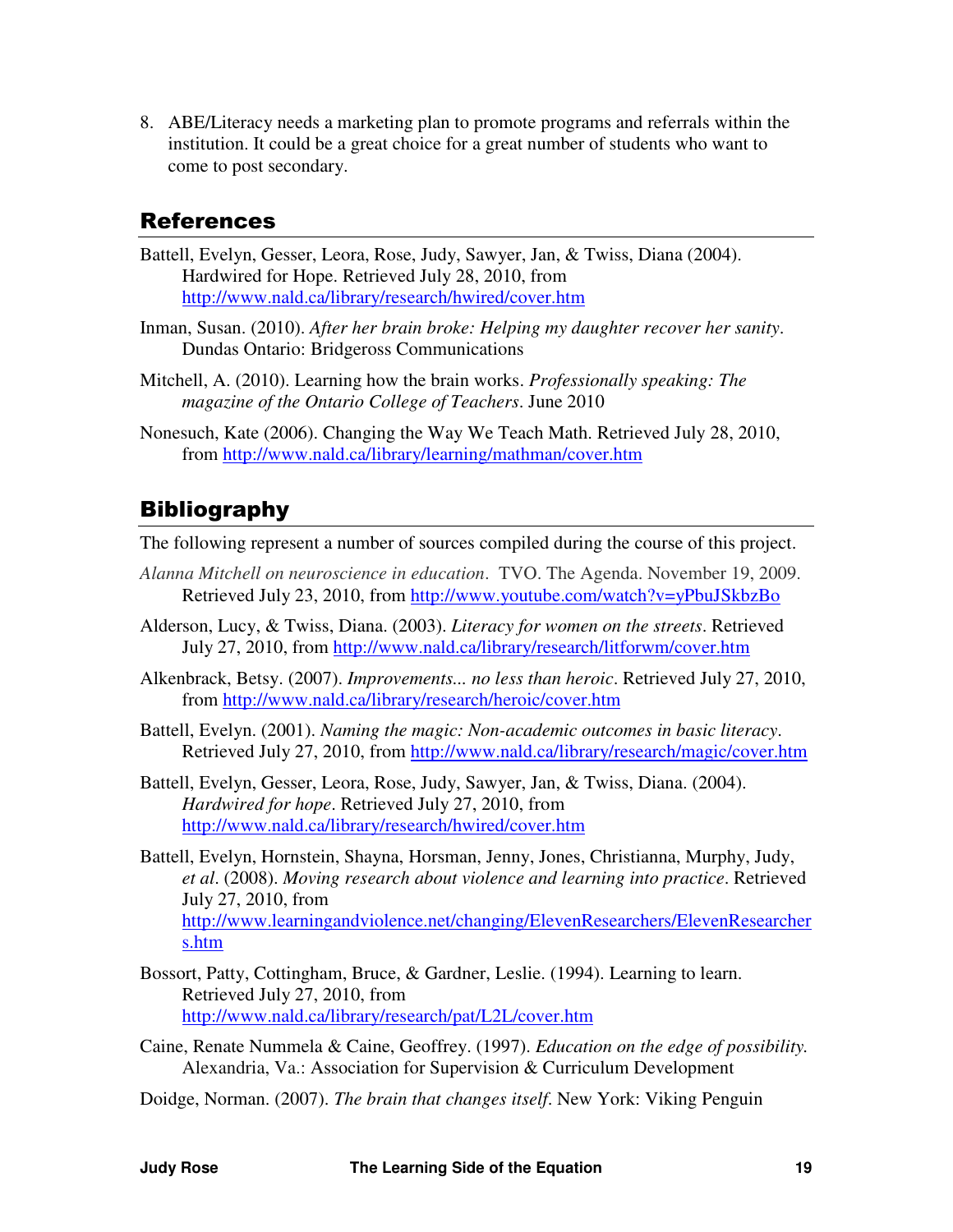- Inman, Susan. (2010). *After her brain broke: Helping my daughter recover her sanity.*  Dundas Ontario: Bridgeross Communications
- Learning disabilities and whole life learning. A whole life approach to learning disabilities in adult Literacy Settings. Blog, November 2009. http://www.ldandwholelifelearning.ca/?m=200911
- Mitchell, Alanna. (2010). Learning how the brain learns. *Professionally Speaking: The Magazine of the Ontario College of Teachers,* June 2010
- Niks, Marina, McRae, Dee, Nonesuch, Kate, Davies, Paula, & Allen, Darcy. (2003). *Dancing in the Dark*. Retrieved July 27, 2010, from http://www.nald.ca/library/research/dark/cover.htm
- Nonesuch, Kate. (2006). *Changing the Way We Teach Math*. Retrieved July 27, 2010, from http://www.nald.ca/library/learning/mathman/cover.htm
- Norton, Mary. (2008). *A Traveler's Guide to Literacy Research in Practice*. Retrieved July 27, 2010, from http://www.nald.ca/library/research/traveler/cover.htm
- Ritchie, Donald. (2003). *Doing oral history: A practical guide*. Oxford: Oxford University Press
- Thomas, Audrey M. (1990). *The Reluctant Learner*. Retrieved July 27, 2010, from http://www.nald.ca/library/research/athomas/rellea/cover.htm
- Zinsser, William. *On writing well: The classic guide to writing nonfiction.* New York: Quill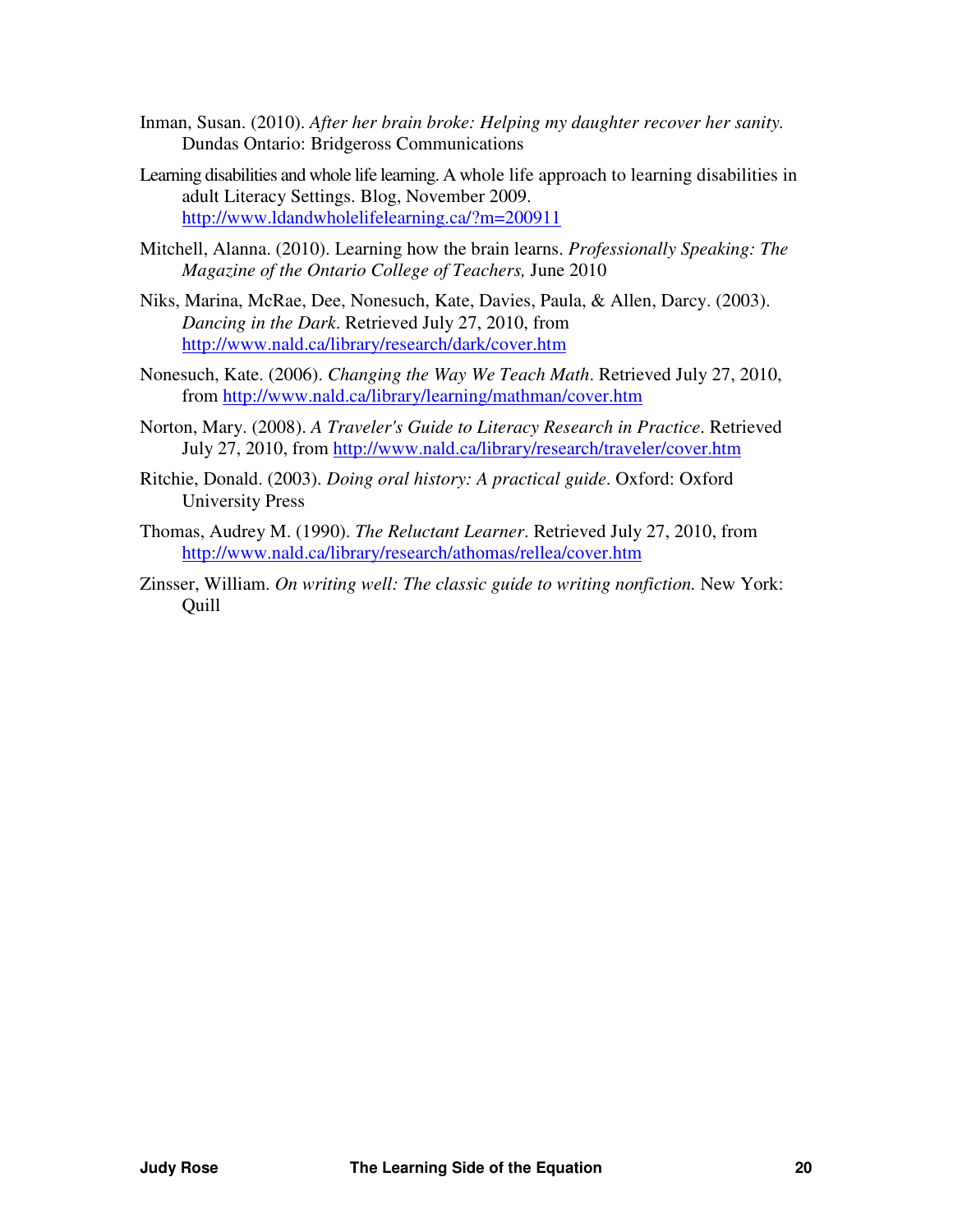# <span id="page-23-0"></span>Appendix A Excerpt from Application for Paid Educational Leave

### **Background**

I have participated for four years, beginning in 2001, with a group of five practitioners and three research friends in a collaborative research project. We explored the concept of effective practice in ABE/Literacy teaching. We received funding to study and reflect on our own 100+ years of collective teaching experience and to compare this data with the research literature on teaching, learning and student success. We then selected from the field of ABE/Literacy in BC, 17 other long-time practitioners to interview in order to explore their views on what makes instructors successful with this particular group of ABE learners. Our purpose was to go beyond the superficial question and pursue the deeper question of success, to ask for verification, and to have interviews full of stories and details that illuminated their confirmation of how they know when things are working in their classrooms. The product of our research is entitled *Hardwired for Hope: Effective ABE/Literacy Instructors.* I have included a copy for the committee to examine.

Our original plan was to interview ABE/Literacy students as part of collecting another source of data to explore effectiveness in instruction. Since we were not fully funded, we decided to drop that part of the research at that time.

I want to continue with the same theme of exploring effective instruction in ABE/Literacy by interviewing learners.

Within the last year, my interest in pursuing this research has increased. While our original work has been well received, there is a renewed interest in the students who participate in ABE/Literacy programs. Last year Premier Gordon Campbell announced his desire to make BC the most literate jurisdiction in North America, the Literacy Now initiative is examining a multitude of literacy programs in all parts of the province, the Ministry of Education and the Ministry of Advanced Education are both interested in programming to serve the needs of the ABE/Literacy population and the crux of this current dialogue is focussed on the student population. ABE/Literacy learners have traditionally been "the poor cousins" of the adult student population. They have been labelled as the least likely to succeed because of their barriers to participation. This year though, they are the focus of attention and there is more interest in what it takes to make them successful. The job market and the post secondary system are both examining what it will take to improve participation rates of undereducated people who have been overlooked in the past.

My plan is to conduct interviews with students who have participated in ABE/Literacy programs to explore with them what they regard as effective instruction. I will transcribe the interviews and look for themes that will inform our practice in order to answer the questions of how we can create successful learning environments for ABE/Literacy students. I will focus my study on Capilano College ABE students and ex-students since I no longer have easy access to the original research group and the wider provincial pool of ABE learners. I have worked at Capilano since 1978, so I have a long history of working with students who attended and then went on to do other things. Through my association with the Faculty of Developmental Studies I hope to access student interviews in all of the locations where the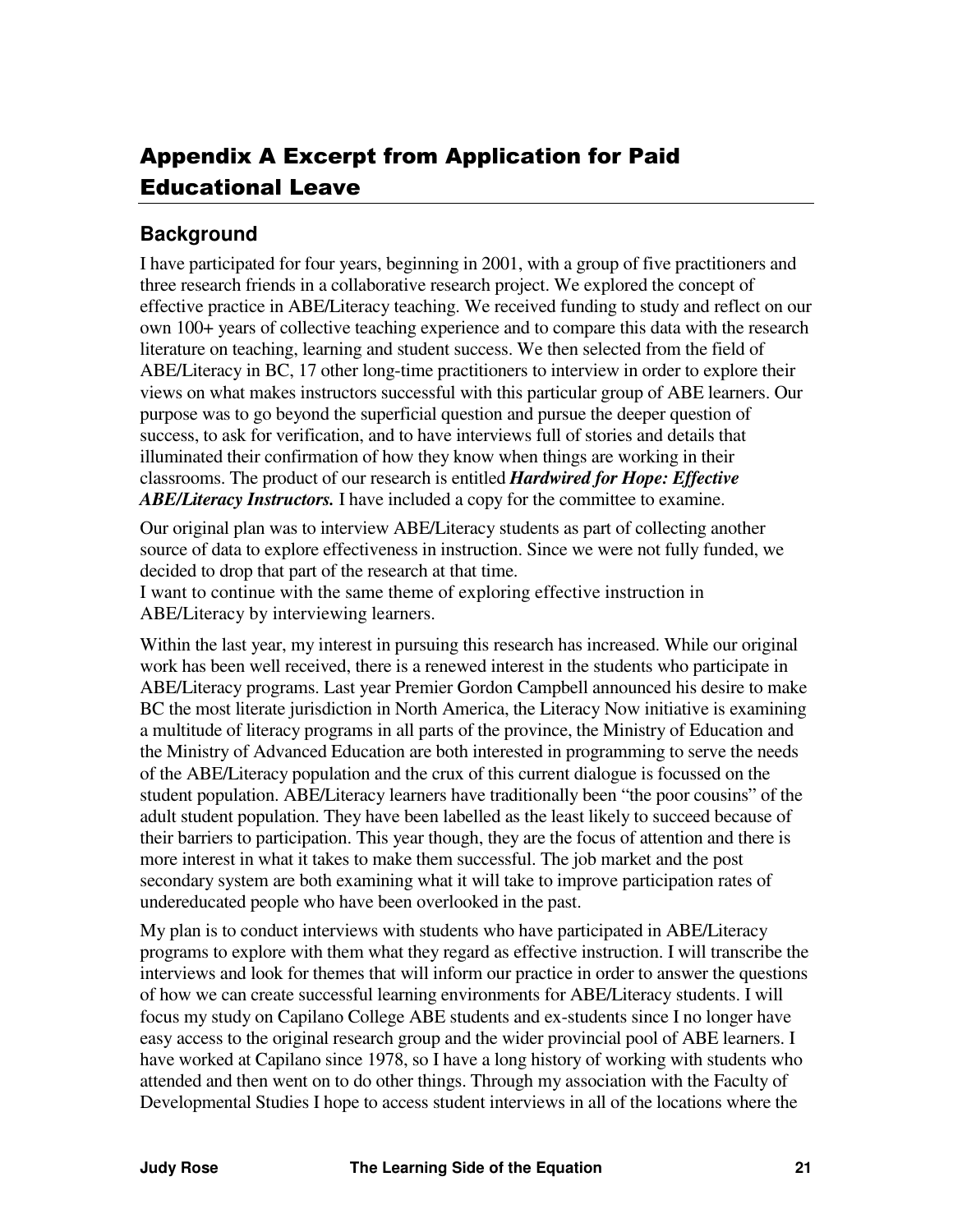college runs ABE programs: Mount Currie, Skatin, Baptiste, Douglas/Tipella, Squamish, Sechelt, WISH, Carnegie, Hastings School, Strathcona Learning Centre, The Backstretch Program, and the North Vancouver campus. Sometimes students have returned to the ABE programs a number of times. I would try to interview those students to find out about their reasons for leaving and returning and to find out how the college served their needs over the years. It will be very valuable for us to examine our role as a college in promoting the education of community members and to examine what services need to be in place to support learners, so they can make the best use of the college programs. The product of the paid educational leave is to have a research paper to submit to the college community with the summary of the themes, which emerge from the interviews. I would plan to share the research with the ABE Dept and the Faculty of Developmental Studies, as well as the larger college community during Faculty PD days.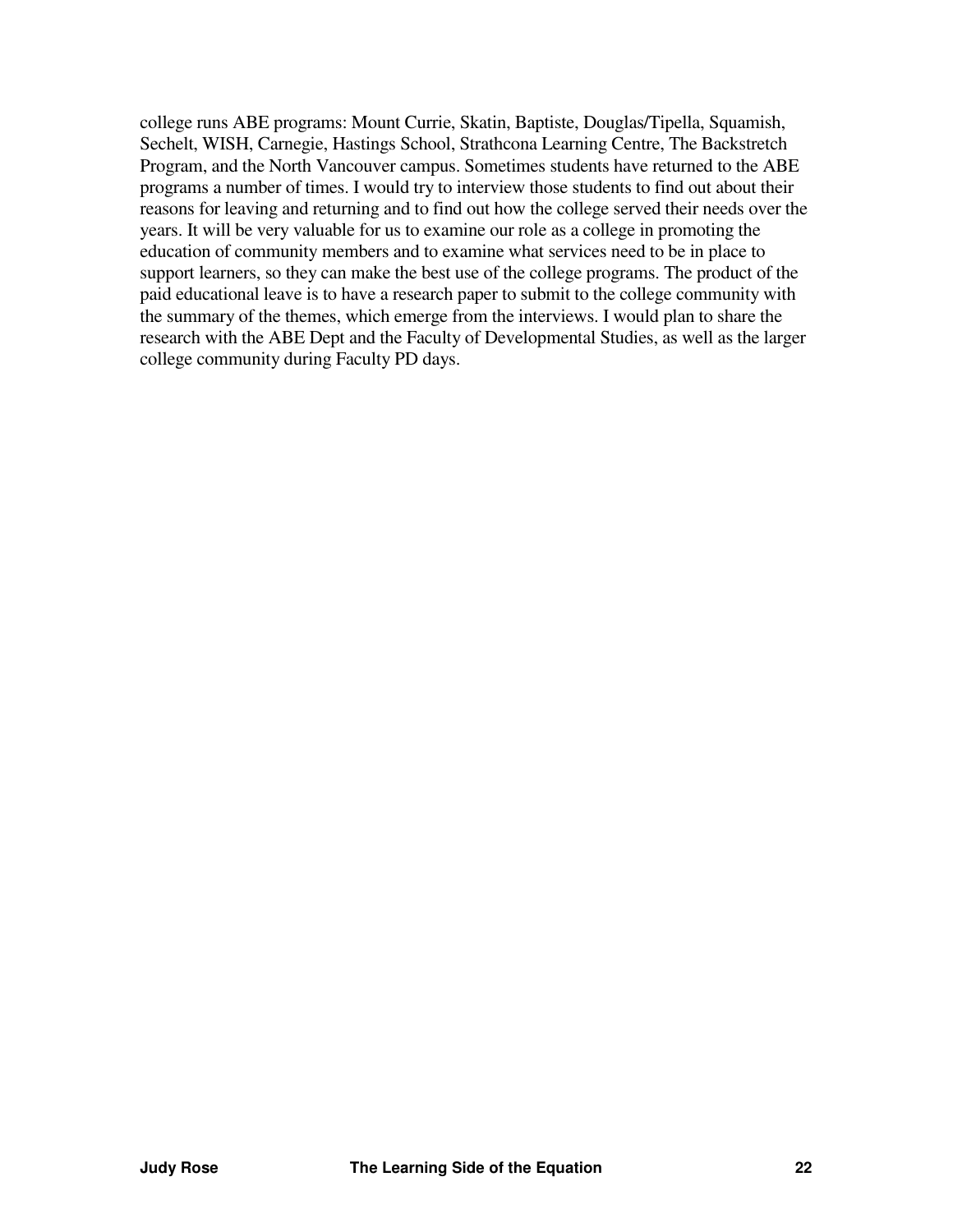# <span id="page-25-0"></span>Appendix B Interview Questions

#### **Introduction:**

The interview would begin with a brief description of the project in general terms and some of the background. Then I would briefly describe the purpose of the research to help the interviewee start to think about the approach to this research and how their ideas will support the research.

The questions are like a guide to generate the story that may be unique to each person. The main numerically numbered questions are the ones I would want to have answered and the others are possible questions depending on what people decide to talk about and how much they reveal voluntarily. My experience with this from years of interviewing students is that they are usually most interested and capable of explaining their own educational history without a lot of prompting. It is their story and they know it well.

### 1**. How did you end up in ABE?**

- a. Can you describe your early years at school? What was your favourite part of school when you were a kid?
- b. Did you finish school?
- c. Why not?
- d. Did you make some subject choices that meant you needed to do different prerequisites?
- e. Were your grades too low for entry into a program you wanted?
- f. How did you decide to go back to school and then ABE?
- g. What were some of the influences that led you to quit school?

### 2. **Can you describe yourself as a learner**.

- a. How do you usually learn new things? Is learning easy for you or does it require a lot of effort?
- b. When you went to school originally as a kid, did you like going to school? What do you remember?
- c. Do you have a strength in learning?
- d. Are you a math or an English focused person?
- e. Is there something you are really good at? (school or otherwise)
- f. How do you know you are good at this thing?
- g. How did you learn to be good?
- h. Who taught you?
- i. Do you remember a technique they used to teach you?

3. **Is it different to learn now that you are an adult**? (Describe the generally accepted traits of adult learners: they learn for a purpose, they want to apply their learning to solve a problem in their lives, and they are busy so they have a number of commitments and demands on their time.)

- a. How is it different for you?
- b. What do you learn that is interesting and exciting?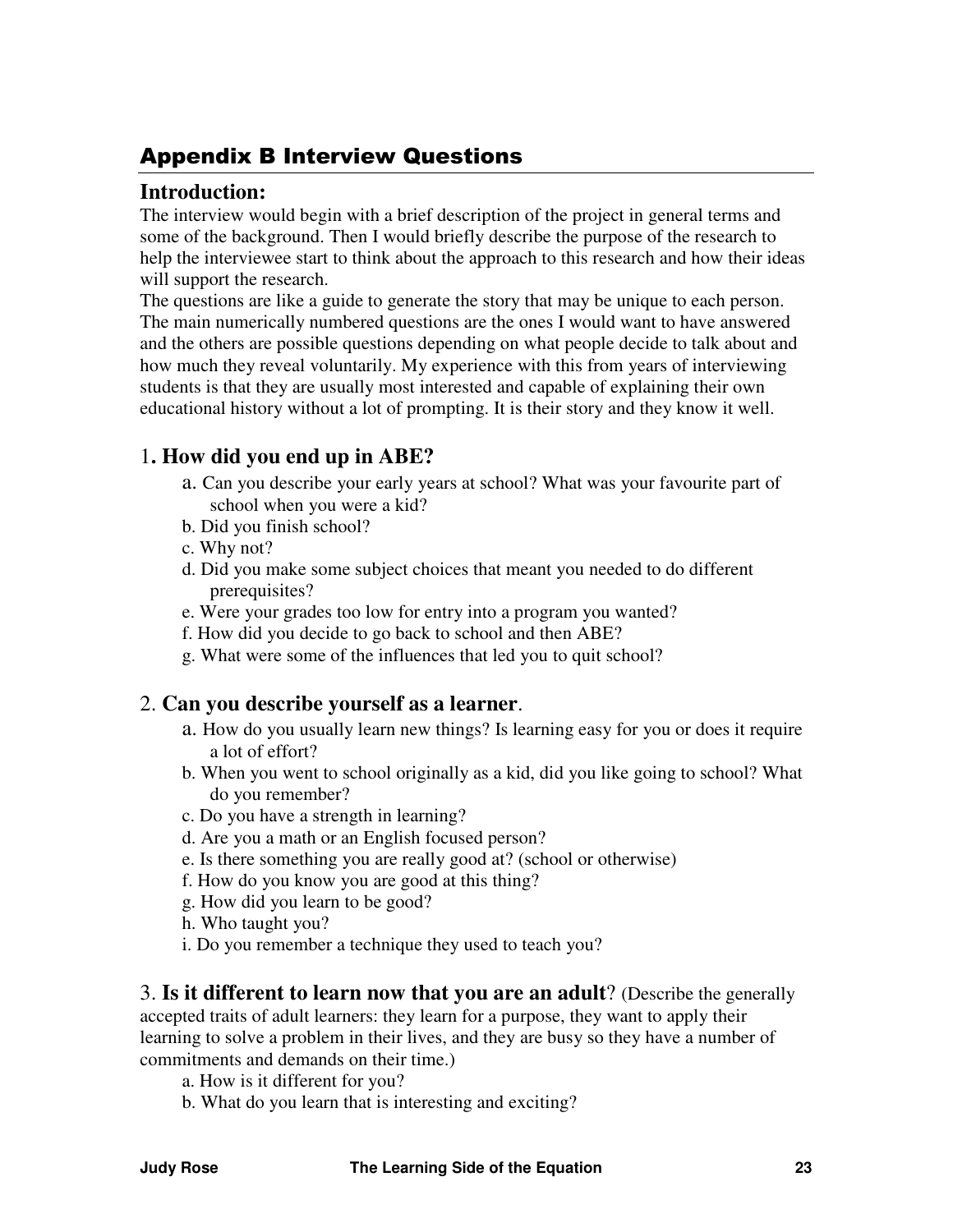- c. How do you learn it?
- d. What discourages you when you think about learning something new?
- e. How do you act/think when you are discouraged about learning something?

#### 4. **Do you remember good teachers in your past?**

- a. When?
- b. Where?
- c. How did you know they were effective?
- d. Describe the characteristics of an effective instructor for your learning style?

#### 5. **Sometimes you learn better in some situations than others.**

- a. Can you think of a situation that was a good learning place for you and one that didn't work as well?
- b. How did a teacher help you or make it worse?
- c. When was it really helpful to have a teacher?
- d. What did s/he do to make things work better?

### 6. **If you were designing an ABE program what would you do to make it work for adult students?**

- a. Think about the classroom situation.
- b. Think about the instructor.
- c. Think about the content of what you need to learn.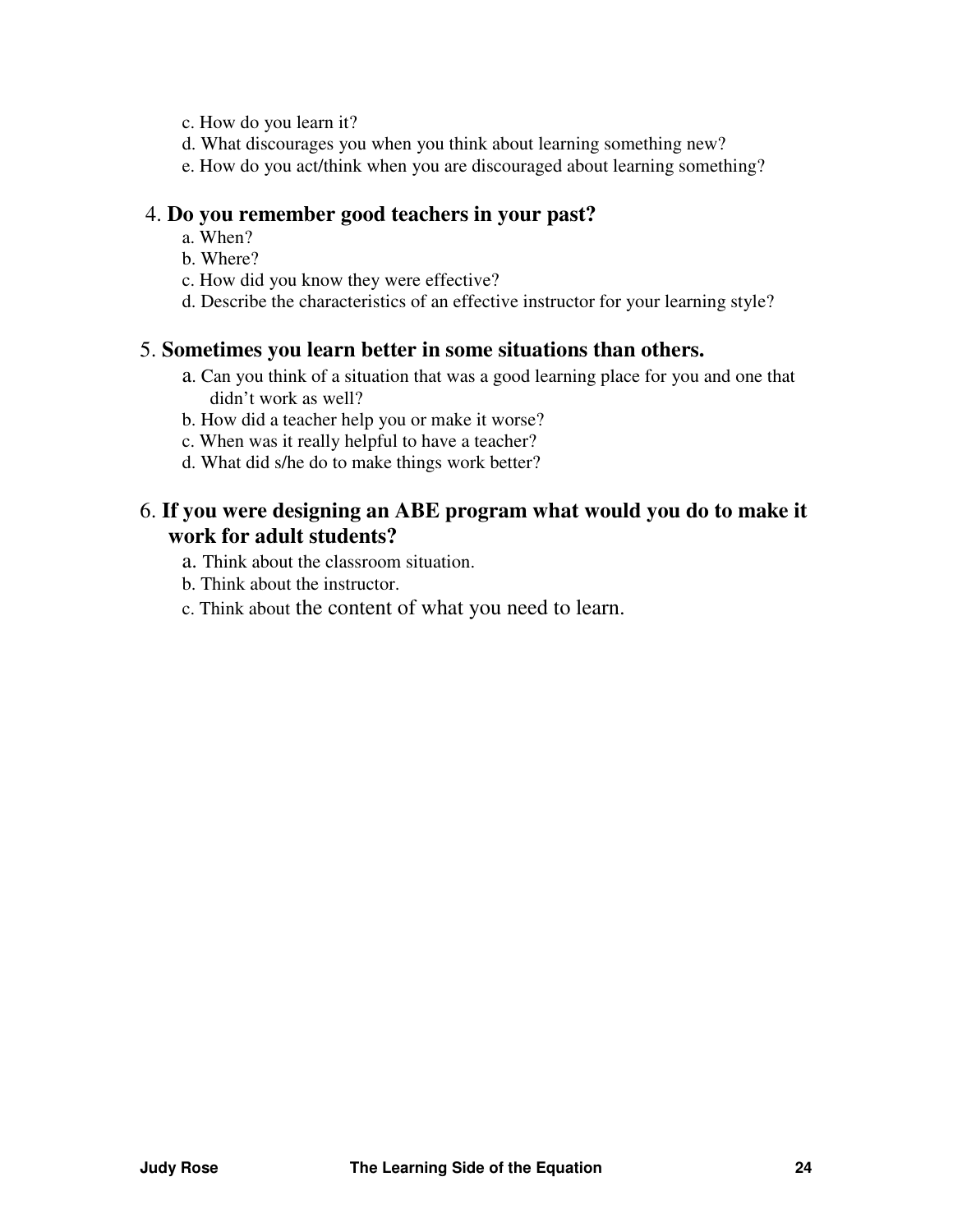# <span id="page-27-0"></span>Appendix C Consent Form

**Effective Learning in ABE:** 

#### **What Do Former Students Think?**

#### **Background:**

My name is Judy Rose. I have worked as an instructor in Adult Basic Education for 30 years. My current research has grown out of a collaborative research project which explored effective practice in ABE teaching. In that research, five long time instructors interviewed a number of other experienced instructors and worked to produce a large report in 2005, *Hardwired for Hope.* Since the funding was limited at that time, we dropped our original plan to interview students as a source of data.

#### **Purpose of the Research Project**:

In this part of the research I will continue with the original plan of the group research project. I will ask learners what they consider good teaching and how they know when things are working for them to learn successfully. Using in-depth hour-long interviews I will ask people to reflect on their past schooling, to think about their upgrading time and to talk about how effective instruction played a part in their success as an adult learner.

#### **How the Research Will Be Conducted:**

#### **The Interviews:**

I hope to do as many face to face interviews as possible, but some will be conducted on the telephone to accommodate people's schedules. I will record the interviews and take notes. I will summarize the interviews to share with the interviewees and ask for clarification and elaboration. Interviewees will add or delete from the summary and in the end the document produced will be used as data. The interviews and the summary data will be confidential.

#### **Phase 2:**

I will look in the data for what students say about their observations on their own learning and how they describe effective ways of teaching and enhancing their learning. I plan to pull together the themes that emerge from the interviews and highlight those in a paper that will fit in with the research in *Hard Wired for Hope* or will stand on its own as a document. We will not use your name in any of the material produced from the interviews.

#### **Benefits of Being Involved**

By participating in this research you will be contributing to a better understanding of the state of the ABE field. You will provide useful information that will help us design better programs and help us advocate for better conditions for learning in our colleges. Adults who are returning to learning need the best we can offer them in order for them to be successful.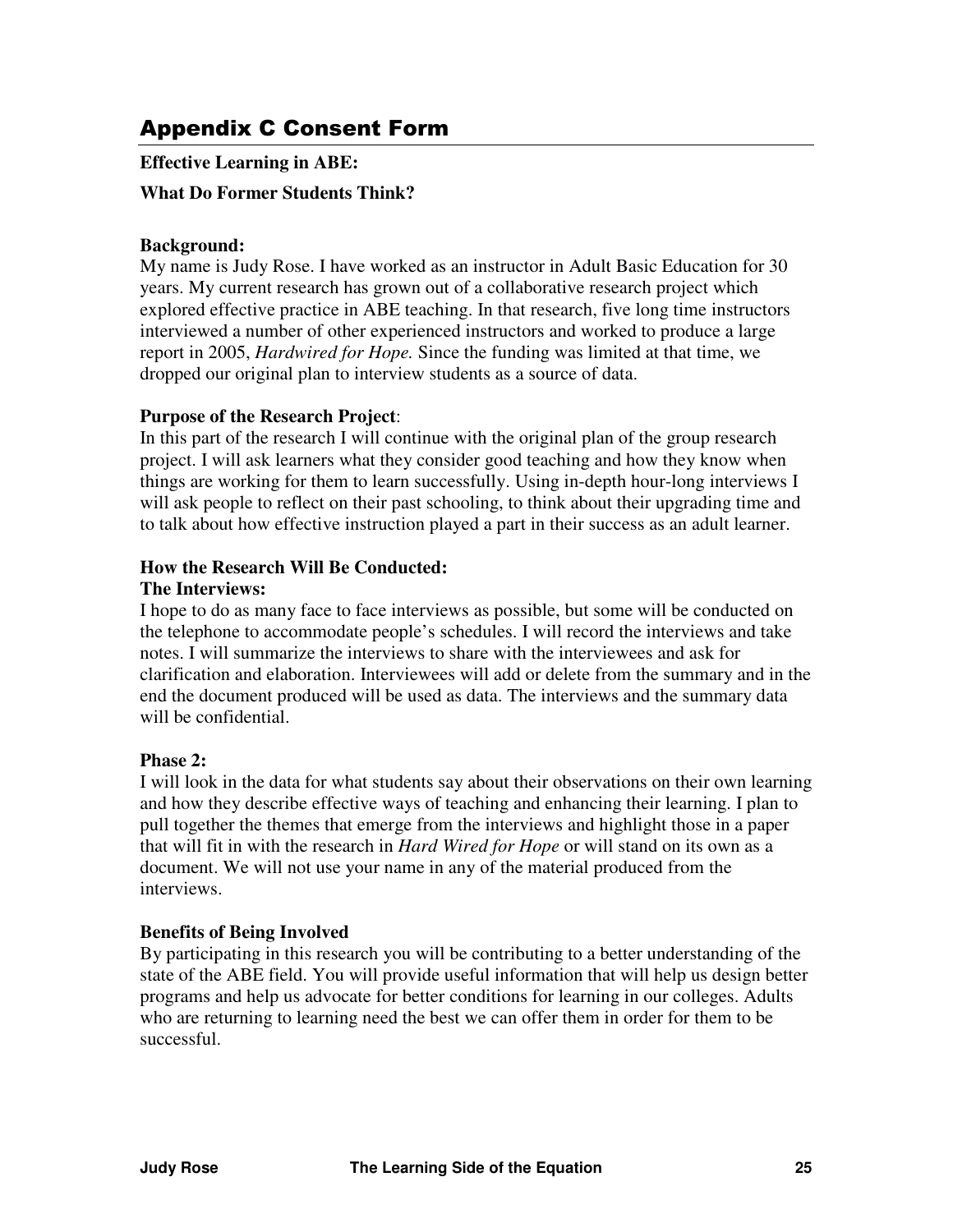#### <span id="page-28-0"></span>**Changing Your Mind and Withdrawing**

Yes – you can withdraw without consequence and your information will not be used in the research project. To withdraw you must inform me and I will withdraw your interview information from the data. Contact: *jrose@capcollege.bc.ca* or phone (604)983-7573.

#### **Keeping the Information Private**

Your name and information will not be identified in the summary report. The only information shared will be in a general description of the group interviewed to document gender, age range and a sample of the nature of the work people are doing now.

#### **If you sign this form, this is what you are consenting to**

By signing this form, you are acknowledging the following things:

- 1. You have been informed of the purpose of the research.
- 2. You are aware of how the information will be used.
- 3. You are aware of the risks and the benefits of the research.
- 4. You are aware of who to contact for further information.

\_\_\_\_\_\_\_\_\_\_\_\_\_\_\_\_\_\_\_\_\_\_\_\_\_\_\_\_\_\_\_\_\_\_\_\_\_\_\_\_\_\_\_\_-

5. You are aware of your right to withdraw from the research and how to do so.

# **CONSENT FORM**

Please complete the form below to give your permission to use the information from the project you will participate in:

I grant permission for the researcher to use the information from my interview **without using my name** to complete the purpose of the research.

Name (please print)

Signature

Date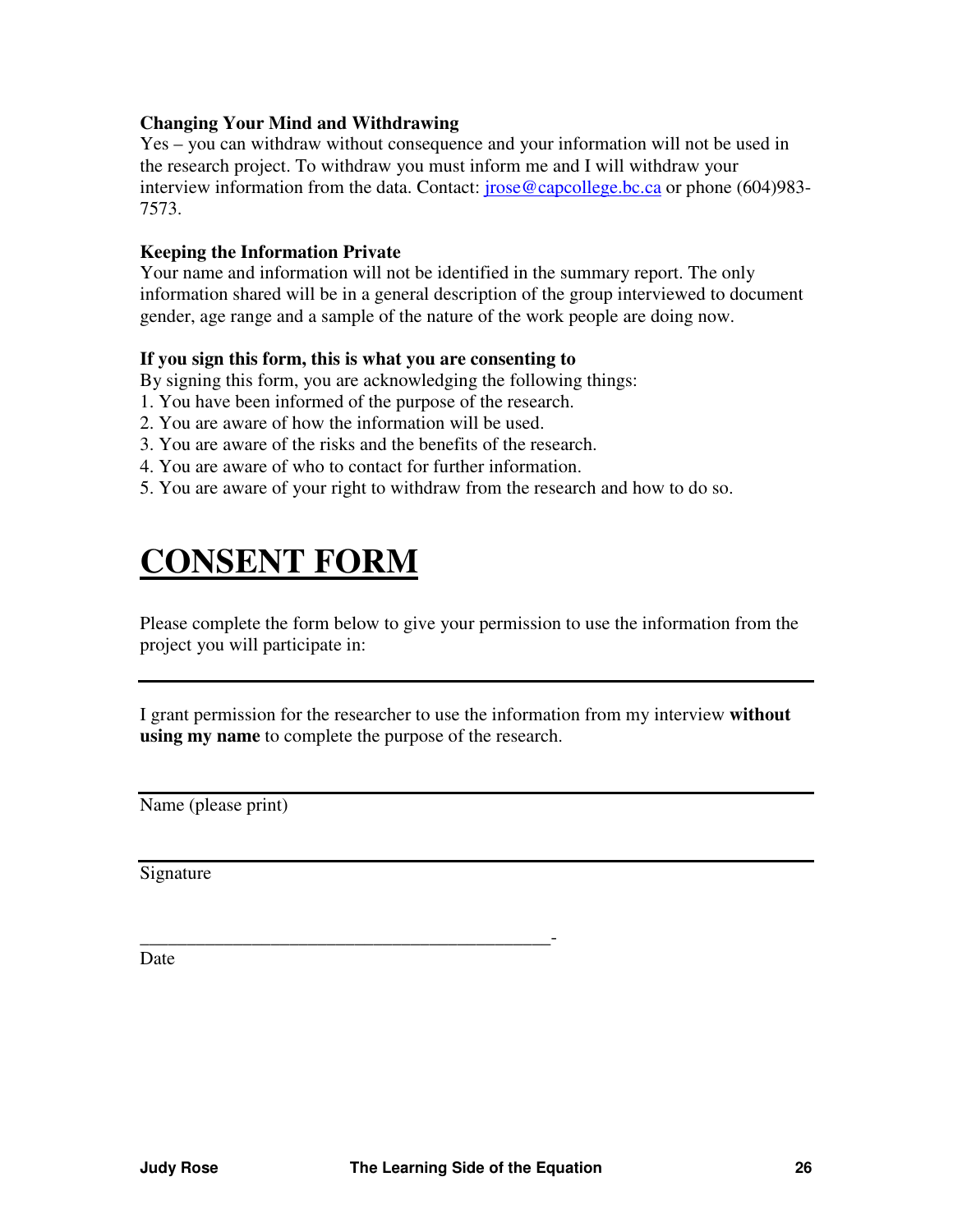

My name is Judy Rose and I have worked at Capilano University for more than 30 years. I started teaching English, math and science at an upgrading program in Mount Currie in the Pemberton Valley, 150 km. north of Vancouver.

After I moved to North Vancouver I spent many years working with students who were coming back to school. As well, I have helped people in the community get started in the programs at Capilano. I have had many opportunities to learn from adults who are determined to be successful. Many of them have had complicated and difficult lives and so learning was no easy task. I have a huge amount of respect for students who risk so much to start learning journeys after they become adults.

I live in North Vancouver and I have two adult sons. One son is a student at Capilano in the Outdoor Recreation Management Program. He loves being outdoors and learning about how to have fun in the BC wilderness teaching other people to do the things that bring him joy.

My research is about teaching and learning with adults. I want to ask learners what they think about how they learn best. I have done research where we have asked instructors about how to be good teachers. Now I am interested in hearing and recording what students have to say. I hope you can help by talking about what is important for you when you are learning.